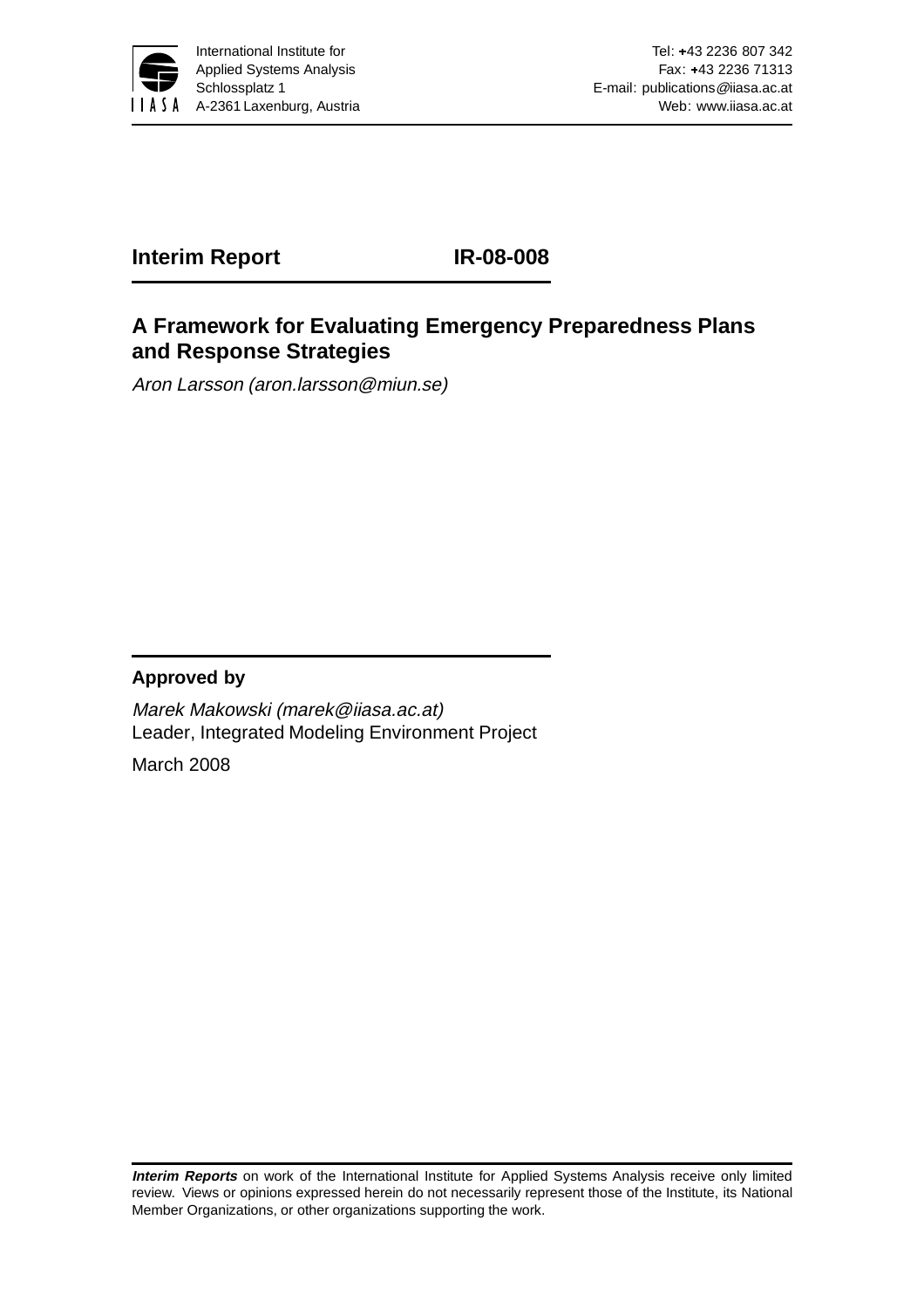#### **Foreword**

Development of preparedness plans and response strategies is an important element of emergency management. Although there are diversified guidelines for, and experience with development of such plans there has been no comprehensive framework for their evaluations. The research reported in this paper aims at filling this gap.

The author proposes a framework for evaluating emergency preparedness plans aimed at plans requiring multi-agency cooperation and coordination, and illustrate the framework applicability to the actual plans implemented in European Nordic countries. The proposed evaluation criteria result from the analysis of findings in social science research on emergency management. The decision evaluation is a clearly multi-criteria problem. To effectively address it a new method for multi-attribute decision evaluation is proposed.

The results described in this report were achieved during the IIASA 2007 Young Scientists Summer Program. The author was awarded with the *Honorable Mention* citation for the quality of his research that can characterized by a quotation from a review:

*"The problem the author is addressing in the paper is very complex. He has approached this problem with decision analysis tools aimed at helping to structure the problem for decision making"*.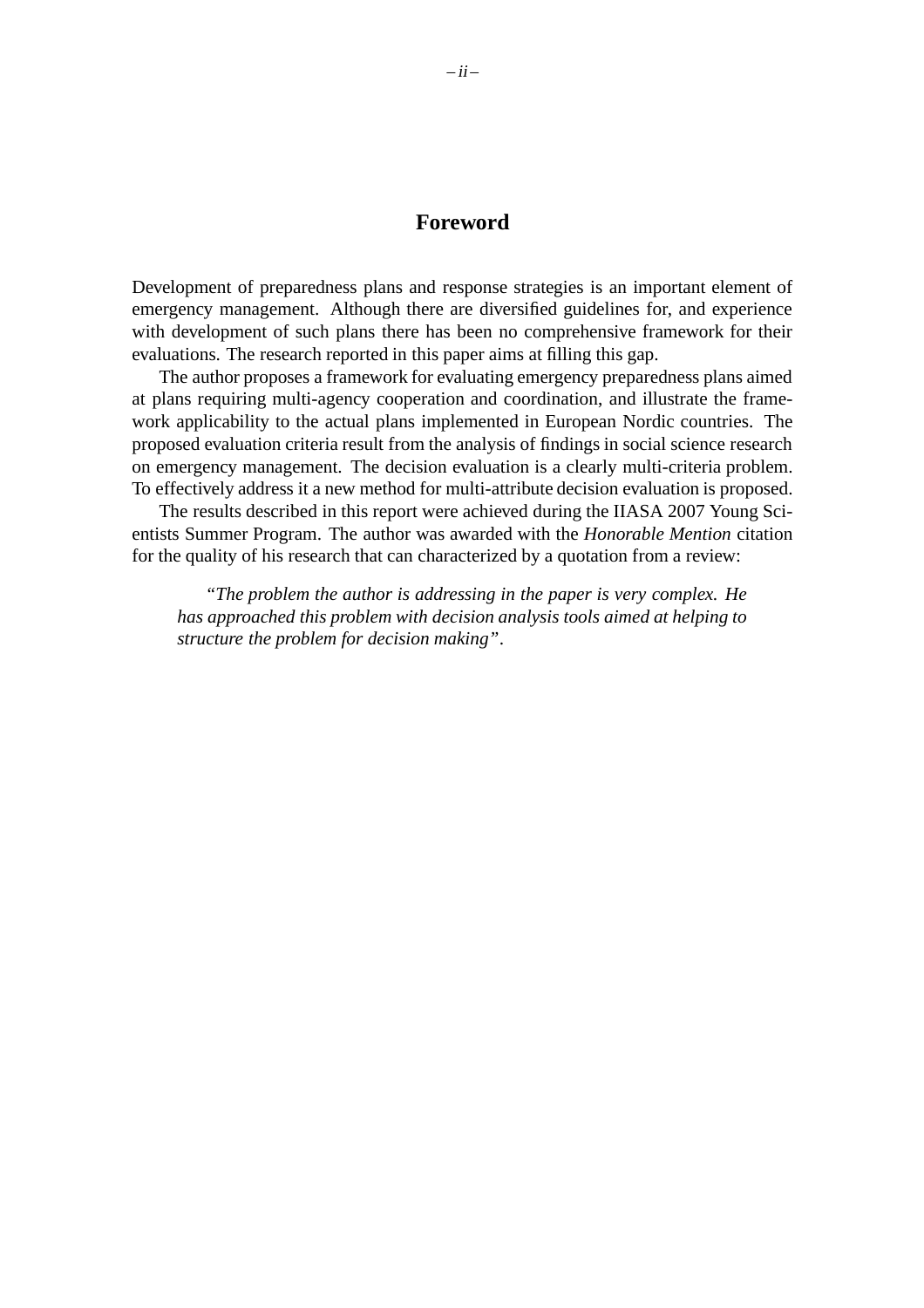## **Abstract**

A framework for evaluating emergency preparedness plans is presented, aimed at preparedness plans requiring multi-agency cooperation and coordination. The approach relies on an evaluation by criteria, assessing degrees of fulfillment for criteria which are collected from findings in social science research on emergency management. The criteria are categorised into 1) organisational criteria, 2) maturity criteria, and 3) effectiveness criteria. The first category is concerned with properties of the ad-hoc organisation set-up, having nodes in several different agencies. The second category assess the technical and non-technical, activities or solutions planned or implemented and their stage of development. The third category is concerned with a knowledge of response effectiveness, using numerical metrics to measure effectiveness and consequences.

Further, a new method for multi-attribute decision evaluation of different response strategies is suggested. The method allows for soft input relaxing the requirement for specifying precise trade-offs between a set of reasonable attributes. This method can be used as a complement to cost-benefit analyses in the evaluation and selection of cost effective and reasonable response strategies.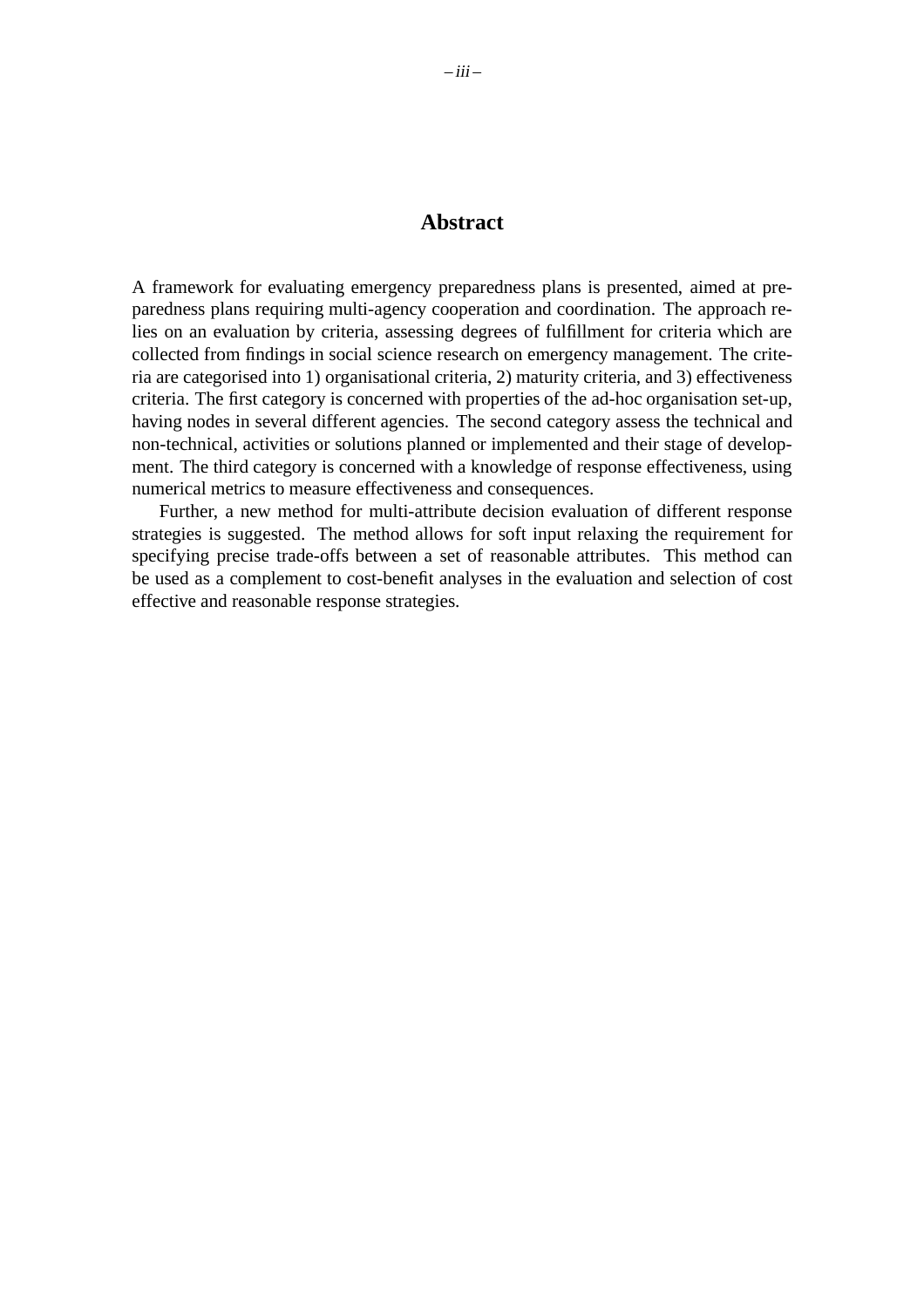# **Acknowledgments**

This report describes research done during my participation in the 2007 Young Scientists Summer Program (YSSP) with the Integrated Modeling Environment Project of the International Institute of Applied Systems Analysis, Laxenburg, Austria.

I would like to express my sincere appreciation to Dr. Marek Makowski and Prof. Yuri Ermoliev of IIASA for their continuous support, encouragement, and advice during my stay at IIASA. I also wish to thank Prof. William Petak for his careful reading and detailed review of my work.

Further, I would also like to thank Prof. Love Ekenberg and Prof. Mats Danielson of Stockholm University for recommending me as YSSP participant. As my research has been partially sponsored by the Swedish Research Council FORMAS, I also express my grateful thanks for that.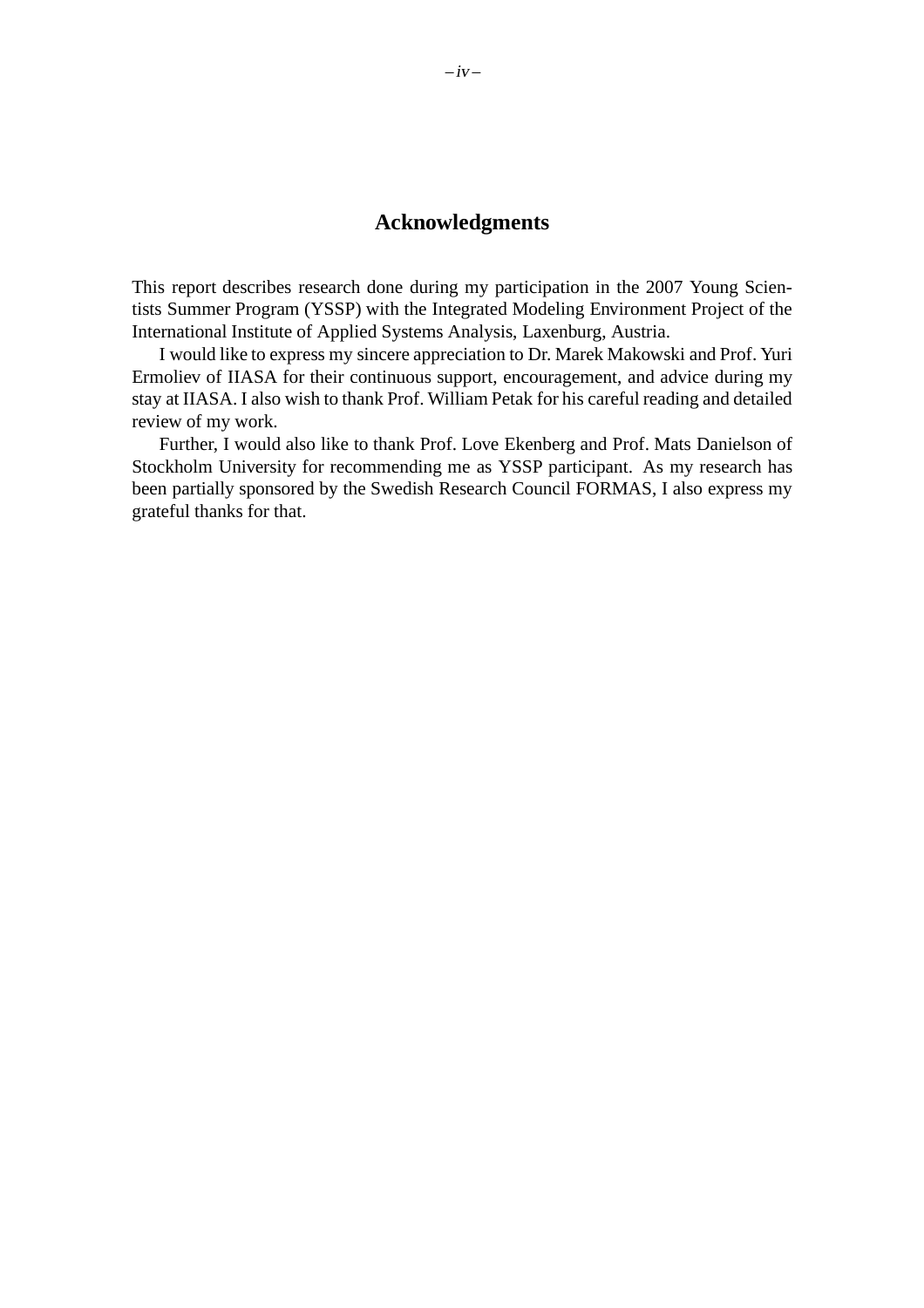# **About the Author**

Aron Larsson graduated from Mid Sweden University in 2004 with an M. Sc. in Computer Engineering and a Master's degree in Business Administration.

His main field of scientific interest is the development of a decision analytical framework supporting imprecise and vague input statements. His work includes conceptualization, implementation and applications of decision analysis techniques on real-life problems.

Since January 2004 he is a member of the Risk and Decision Analysis Lab. at the Department of Information Technology and Media of Mid Sweden University, where he works as a Ph. D. student. In 2007 he joined the Integrated Modeling Environment Program as a Participant in the Young Scientists Summer Program.

He received from IIASA in 2008 an "Honorable Mention" for his research on *A Framework for Evaluating Emergency Preparedness Plans and Response Strategies*.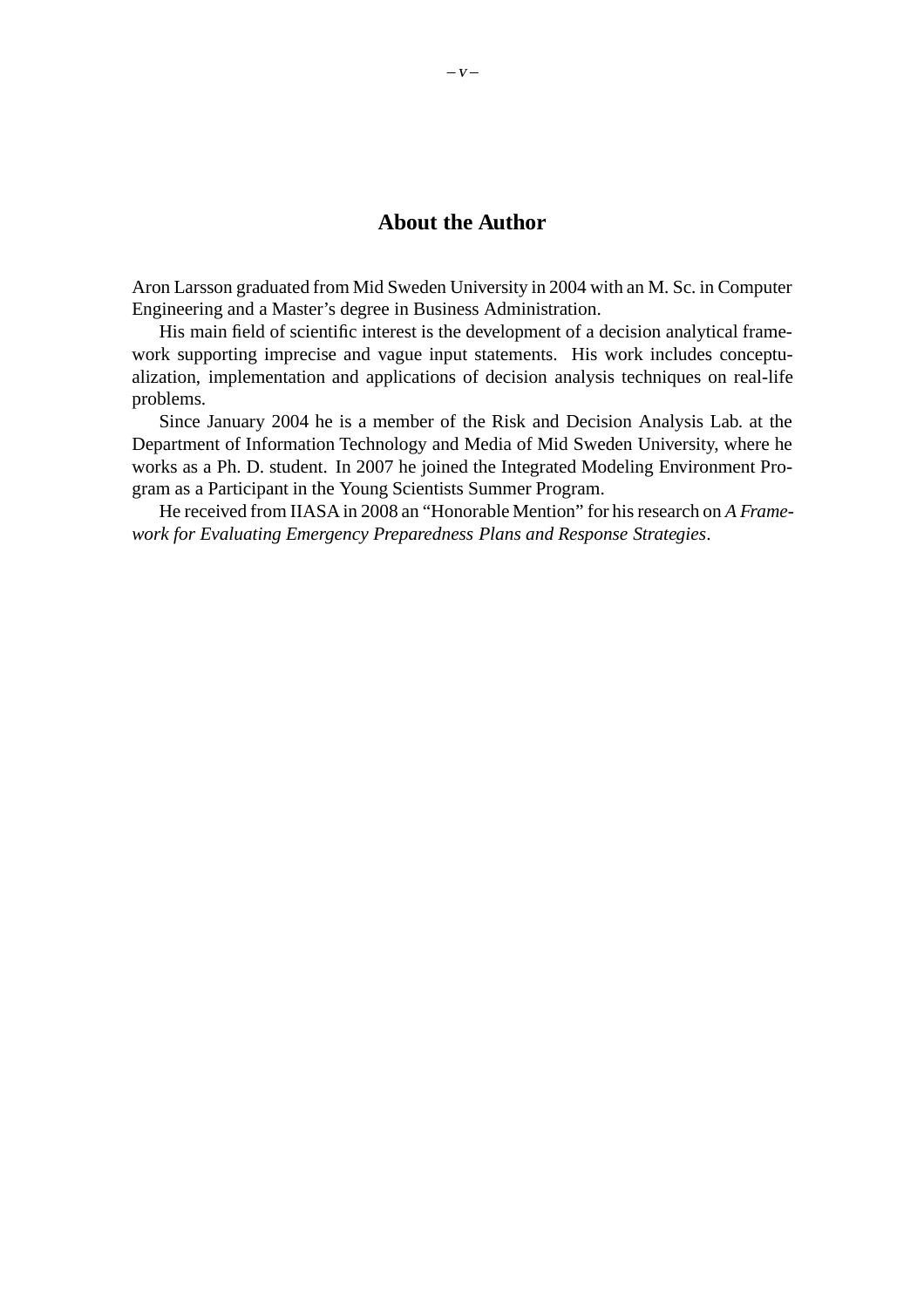# **Contents**

| $\mathbf 1$  | <b>Introduction</b>                      |                                            |                                              |  |  |  |  |  |  |  | 1 |    |    |  |                |
|--------------|------------------------------------------|--------------------------------------------|----------------------------------------------|--|--|--|--|--|--|--|---|----|----|--|----------------|
|              | 1.1                                      |                                            | Preparedness Plans Components and Activities |  |  |  |  |  |  |  |   |    |    |  | $\overline{2}$ |
| $\mathbf{2}$ | <b>Evaluation by Criteria</b>            |                                            |                                              |  |  |  |  |  |  |  | 3 |    |    |  |                |
|              | 2.1                                      |                                            |                                              |  |  |  |  |  |  |  | 5 |    |    |  |                |
|              | 2.2                                      |                                            |                                              |  |  |  |  |  |  |  |   | 6  |    |  |                |
|              |                                          | 2.2.1                                      |                                              |  |  |  |  |  |  |  |   |    |    |  | - 8            |
|              | 2.3                                      |                                            |                                              |  |  |  |  |  |  |  |   |    |    |  | 10             |
|              | 2.4                                      |                                            |                                              |  |  |  |  |  |  |  |   |    |    |  | 11             |
| 3            | <b>Response Strategy Selection Model</b> |                                            |                                              |  |  |  |  |  |  |  |   | 12 |    |  |                |
|              | 3.1                                      |                                            |                                              |  |  |  |  |  |  |  |   |    |    |  | 12             |
|              | 3.2                                      | Support for Strategy Evaluation and Choice |                                              |  |  |  |  |  |  |  |   |    | 14 |  |                |
|              |                                          | 3.2.1                                      |                                              |  |  |  |  |  |  |  |   |    |    |  | 14             |
|              |                                          | 3.2.2                                      |                                              |  |  |  |  |  |  |  |   |    |    |  | 16             |
|              |                                          | 3.2.3                                      |                                              |  |  |  |  |  |  |  |   |    |    |  | 16             |
|              |                                          | 3.2.4                                      | Modelling and Evaluation Example             |  |  |  |  |  |  |  |   |    |    |  | 18             |
| 4            |                                          |                                            | <b>Concluding Remarks and Further Work</b>   |  |  |  |  |  |  |  |   |    |    |  | 19             |
|              | <b>References</b>                        |                                            |                                              |  |  |  |  |  |  |  |   |    |    |  | 20             |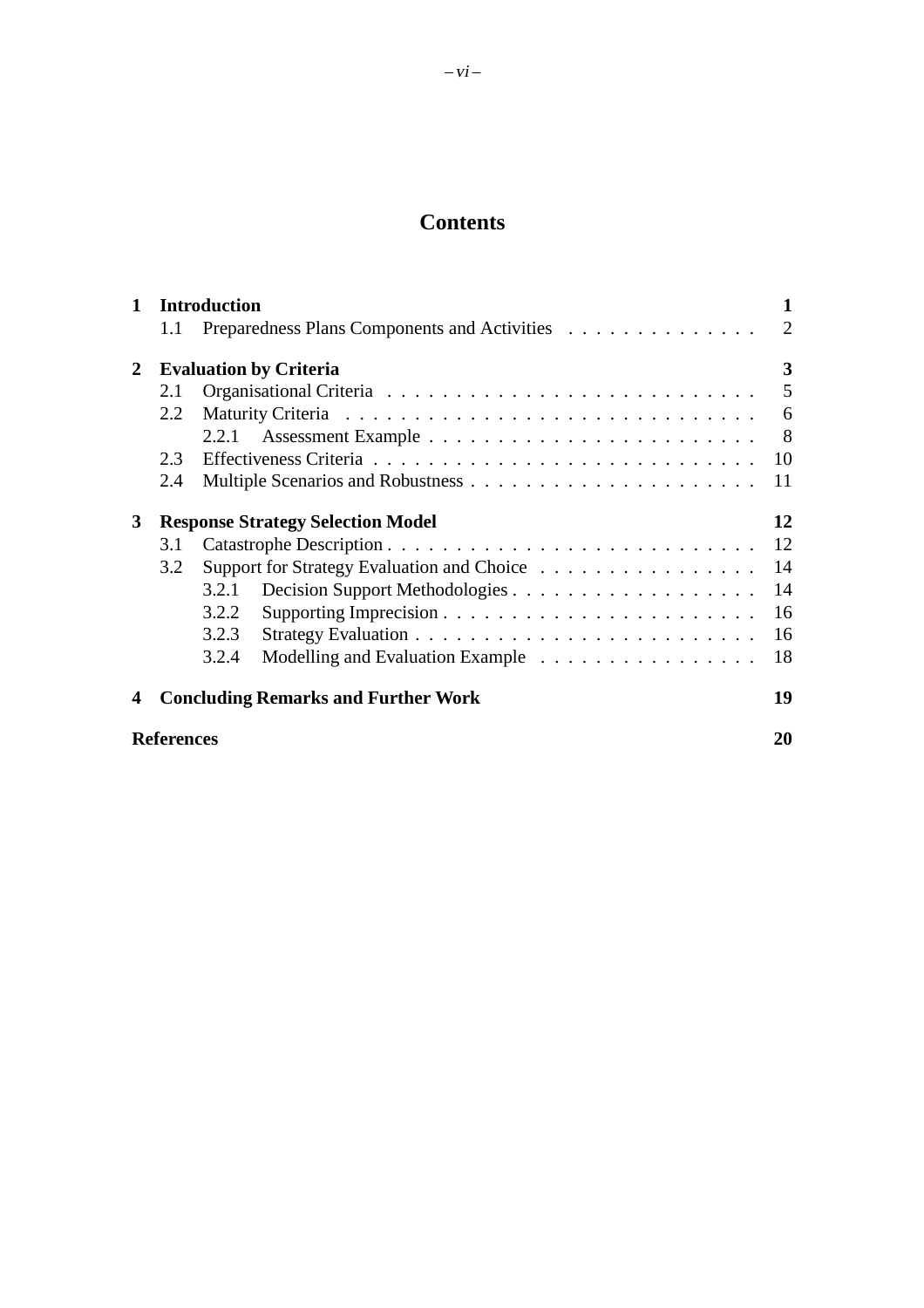# **List of Figures**

|                         | A flowchart model interpretation (including distribution of roles) of a na-                   |    |
|-------------------------|-----------------------------------------------------------------------------------------------|----|
|                         | tional preparedness plan with respect to an off-site nuclear emergency                        | 4  |
| 2                       | Evaluation of organisational criteria for $N_1$ and $N_2$ respectively.                       | 9  |
| 3                       | Evaluation of maturity criteria for $N_1$ and $N_2$ respectively.                             | 9  |
| 4                       | $f_I$ visualised as a histogram with respect to injuries. Adopted from Brown                  |    |
|                         |                                                                                               | 13 |
| $\overline{\mathbf{5}}$ | $f_D$ visualised as a histogram with respect to property damage. Adopted                      |    |
|                         |                                                                                               | 14 |
| 6                       |                                                                                               | 18 |
|                         | Attribute specific decision tree. In this three $c_{11}$ is represented by C1, $c_{21}$       |    |
|                         | is represented by C5 etc. $\dots \dots \dots \dots \dots \dots \dots \dots \dots \dots \dots$ | 19 |
| 8                       | Visualisation of the $f_I$ component of two consequences $c_{11}$ and $c_{21}$                | 19 |
| 9                       | Comparison of two strategies $R_1$ and $R_2$ .                                                | 20 |
|                         |                                                                                               |    |

# **List of Tables**

| Organisational criteria assessment table derived from Quarantelli 1998    |                                                                             |
|---------------------------------------------------------------------------|-----------------------------------------------------------------------------|
|                                                                           |                                                                             |
|                                                                           |                                                                             |
| 3 Effectiveness criteria assessment table derived from Brown and Robinson |                                                                             |
|                                                                           |                                                                             |
|                                                                           | Maturity criteria assessment table conforming to Parker and Fordham 1996. 7 |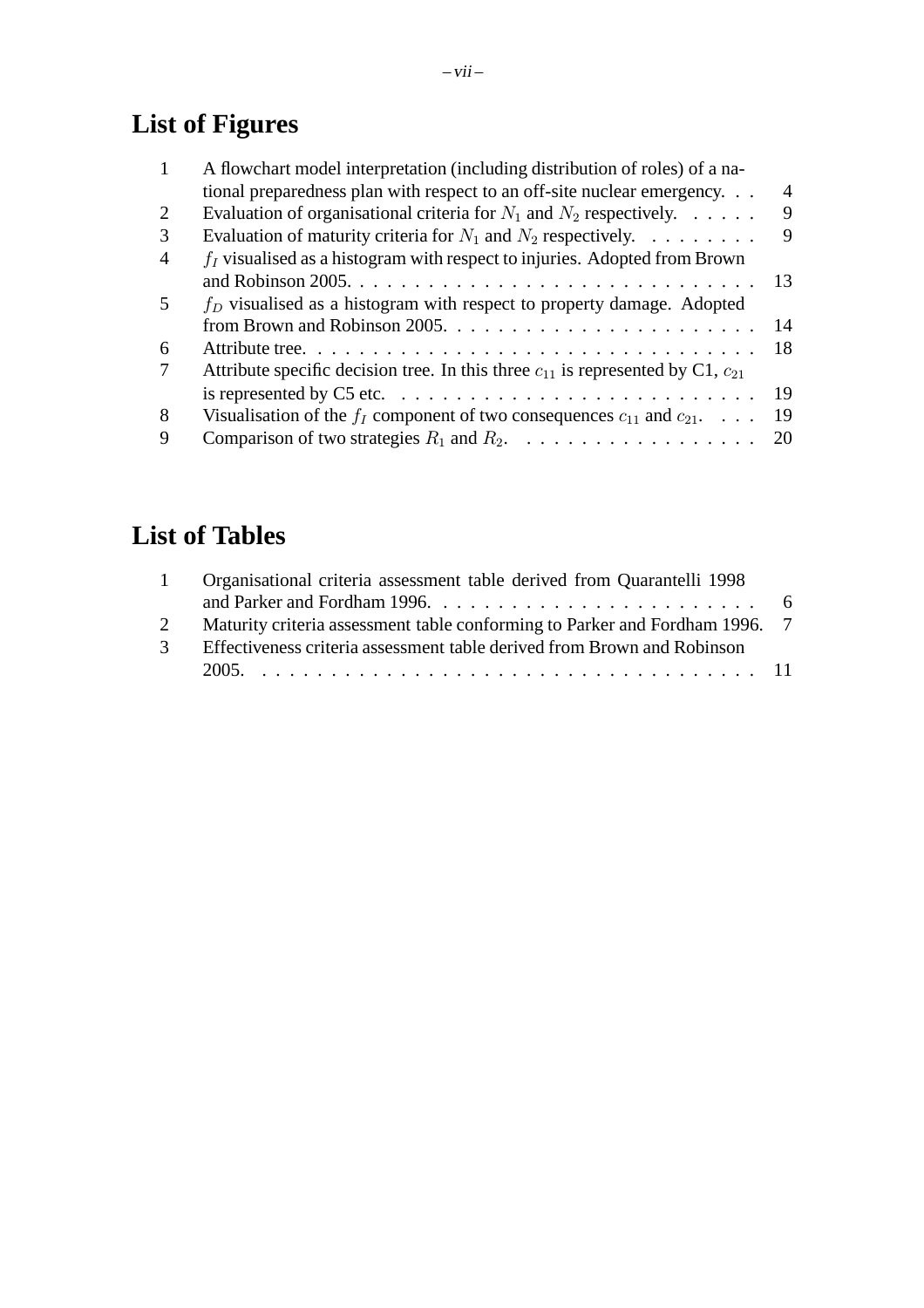# **A Framework for Evaluating Emergency Preparedness Plans and Response Strategies**

*Aron Larsson (aron.larsson@miun.se)*\*

# **1 Introduction**

Any spatial-temporal event leading to an emergency situation for affected regions and their citizens calls for a response by authorities in order to mitigate the effects of the event. Several authorities and agencies, holding different expertise, must cooperate to cover the necessary aspects and base the response upon well-informed decisions. To cope with this, preparedness plans, outlining the structure of an ad-hoc organisation, is set up with units in the different agencies. The interactions and responsibilities of the agencies should be as pre-defined as possible for the response process and related activities to run as efficient as possible. Thus, the underlying assumption is that the effectiveness of the response relies partly on the quality of the preparedness plan, cf. McLoughlin 1985; Levine 1989; Lindell 2000; IAEA 2002.

It is common to partition emergency management activities in four different categories, often undertaken in a temporal order: (1) *mitigation*, (2) *preparedness*, (3) *response*, and (4) *recovery*, see, e.g., Petak 1985. Activities falling into the *preparedness* category include; construction of warning systems, construction of emergency operations plans, establish emergency operations centres, defining intra- and inter-organisational communication patterns as well as communication to the public. In contrast, activities falling into the category of *response* include; activation of emergency plans and systems, sending out emergency instructions to the public, manning emergency operations centres, shelter, evacuation, search and rescue, cf. McLoughlin 1985.

A preparedness plan may be seen upon as a result of contingency planning, i.e., planning against unexpected, undesired, but nevertheless reasonable scenarios. In this respect, one single preparedness plan is usually aimed to be executed against a particular element of threat. For instance, a preparedness plan against a flood emergency will not be identical to a plan against a nuclear emergency, still, different plans share some approaches and components.

Although a preparedness plan is a collection of guidelines, regulations, and choice rules, it is of equal importance an organisational scheme with distributions of tasks and responsibilities to be carried out and held by the agencies engaged. As Perry and Lindell [2003] states: "[the plan] defines the organisational structures by which a coordinated response is to be made".

<sup>\*</sup>Dept. of Information Technology and Media of the Mid Sweden University, SE-851 70 Sundsvall, Sweden.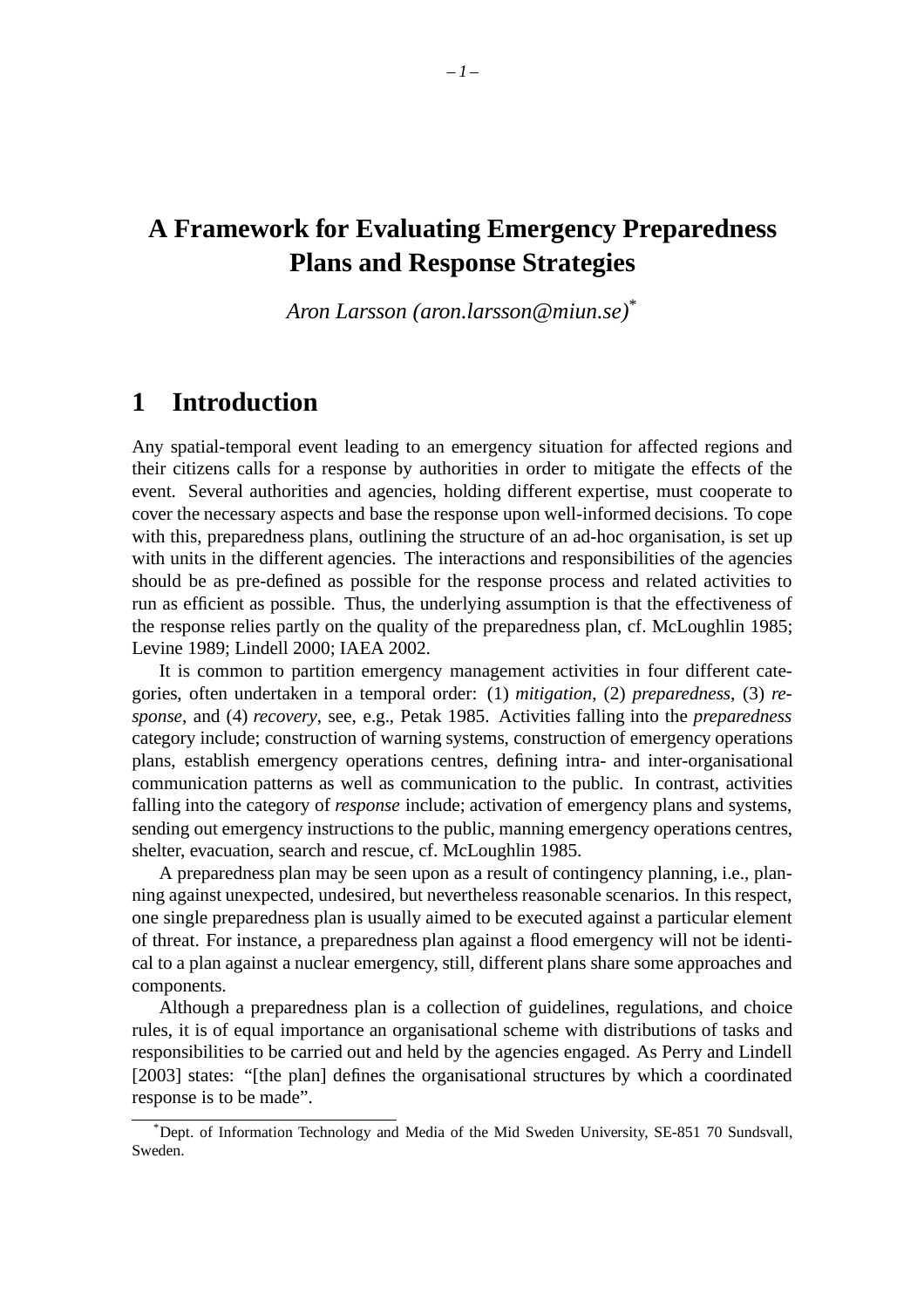Evaluation of preparedness plans is important in order to identify strengths and weaknesses in different approaches as well as an aid in documenting improvements (or deteriorations) made over time. In particular, for authorities or agencies responsible for the monitoring, evaluating, and aiding in design of national or regional/local preparedness plans with respect to different events, structured methods for evaluating such plans may be of great value. This applies to both when comparing between different practices and between newer and older plans, as the documented plan may be seen upon as a snapshot of the planning process Perry and Lindell 2003.

Earlier research on decision evaluation of strategies in emergency management have primarily been focused on the evaluation of different mitigation strategies, e.g., Tkach and Simonovic 1997; Gupta and Shah 1998; Brouwers et al. 2004. Further, the decision analysis approach toward evaluating response strategies is new as it takes into account the uncertainty with respect to different scenarios as well as refraining from the specification of precise trade-offs between attributes and utility values, cf., e.g., Hämäläinen et al. 2000; Levy et al. 2007.

# **1.1 Preparedness Plans Components and Activities**

In general, a preparedness plan consists of the components or activities listed below, and the plan should specify; what and where an activity will be done, by whom, and who is responsible for delivering the necessary information and resources to carry out the activity in an adequate manner, cf. McLoughlin 1985. In this sense, the plan defines a set of roles which are to be coordinated in the response.

Although the granularity level of plans compared herein is rather low, the method of representation and comparison may be applied on the whole organisational system of sub-parts of it with a higher level of granularity. Thus, the approach to comparing is not restricted to preparedness plans on a high level. Below, the specific roles are derived from the general components of an off-site nuclear preparedness plan on a high level.

#### *DA - Detection and alarm*

There is/are some unit(s) responsible for the detection of a possible threat leading to an emergency situation. Detections may come from two distinct types of sources, notifications  $(DA_n)$  from outside or from monitoring systems  $(DA_m)$ . Given that the unit(s) responsible for detecting evaluates the threat to be of sufficient magnitude, an alarm message is sent out to certain destinations.

#### *FC - Forecasting*

Given an alarm, there is/are some unit(s) responsible for the forecasting

of the threat's future development. This include both assessing the likely future magnitude ( $FC<sub>m</sub>$ ) of the threat and its spatial distribution over time ( $FC<sub>s</sub>$ ).

#### *CA - Consequence assessment*

Given an alarm and forecasts, there is/are some unit(s) responsible for the assessment of consequences of the threat. This include consequences for the general public health  $(CA_h)$  and environmental consequences  $(CA_{en})$ .

#### *MC - Mobilisation and coordination*

Given an alarm, forecasts, and consequence assessments, there is/are some unit(s) responsible for the mobilisation of the ad-hoc emergency organisation operations centre  $(MC_m)$ ,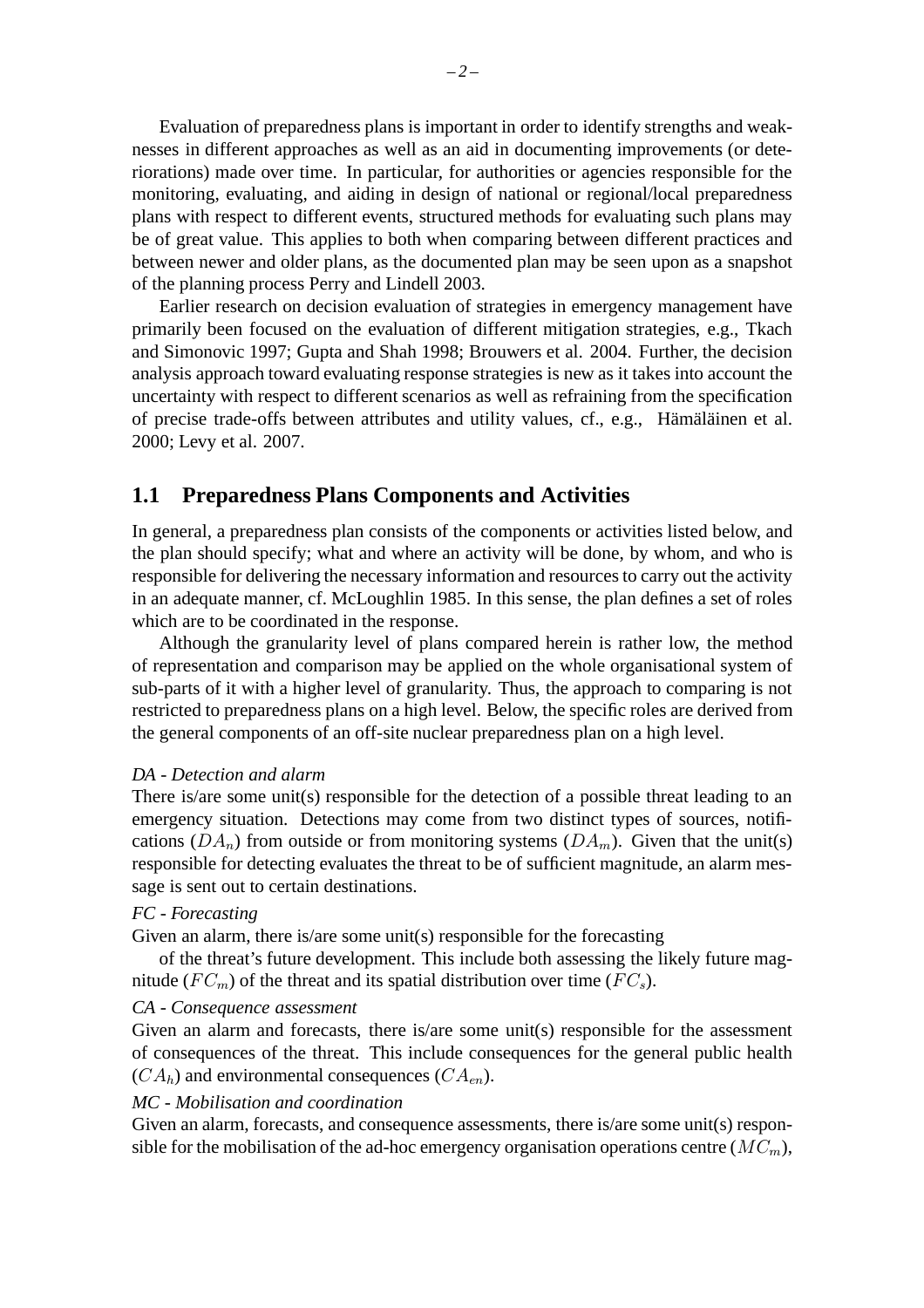and some unit responsible for the coordination and maintenance of this centre  $(MC_c)$ .

#### *WG - Warning*

Given a mobilisation, there is/are some unit(s) responsible for the warning the general public by means of various channels. This includes defining the content of the warning  $(W G_c)$ , releasing the warning to the media  $(W G_{nm})$ , and dissemination of the warning and its content to the public  $(W G_d)$ .

#### *DM - Decision making*

Given a mobilisation, there is/are some unit(s) responsible for the decisions of whether or not to initiate various counter-measures based on forecasts and the consequence assessments. The most prominent safety measures under consideration in the case of an off-site emergency are the following:

- Indoor sheltering  $(DM_s)$
- Evacuation  $(DM_e)$
- Control of drinking water  $(DM_{dw})$
- Control of agricultural production  $(DM_{ap})$

#### *PI - Public intervention*

Given initiated safety measures, there is/are some unit(s) responsible for the physical interaction with the general public implementing safety measures which calls for direct intervention. This include responsibility for implementing an evacuation  $(PI_e)$ .

The units and their responsibilities described above are located on different governmental levels, that is *government level*, *federal authority level*, *regional level*, and *local level*. For some of the activities/components it is rather straightforward to assign the various tasks to existing authorities. For example, the role of public interaction  $(PI_e)$  in order to complete an evacuation is done by the regional or local police force.

A common way of representing and visualising preparedness plans is by means of flowchart models. A simple flowcharts, as the one shown in Figure 1, consists of agencies (which can be either authorities, regional governments, and municipalities) and two types of directed arcs between. The first arc, depicted as a dotted line, indicates that the plan explicitly states that the predecessor must serve the successor with information necessary for the latter to operate. The second arc, depicted as a filled line, indicates that the predecessor makes decisions, causing an obligation at the successor to implement the decision.

# **2 Evaluation by Criteria**

In this framework, we distinguish between three general categories of criteria which a preparedness plan is evaluated upon: *organisational criteria*, *maturity criteria*, and *effectiveness criteria*. The organisational criteria are derived from findings in social science research on emergency management concerning better-practice properties of the organisational setup for emergency preparedness, with units in several different agencies. The selection of organisational criteria herein is based upon the findings and propositions presented in Quarantelli 1997; Quarantelli 1998; Haque 2000; PERI 2001; Perry and Lindell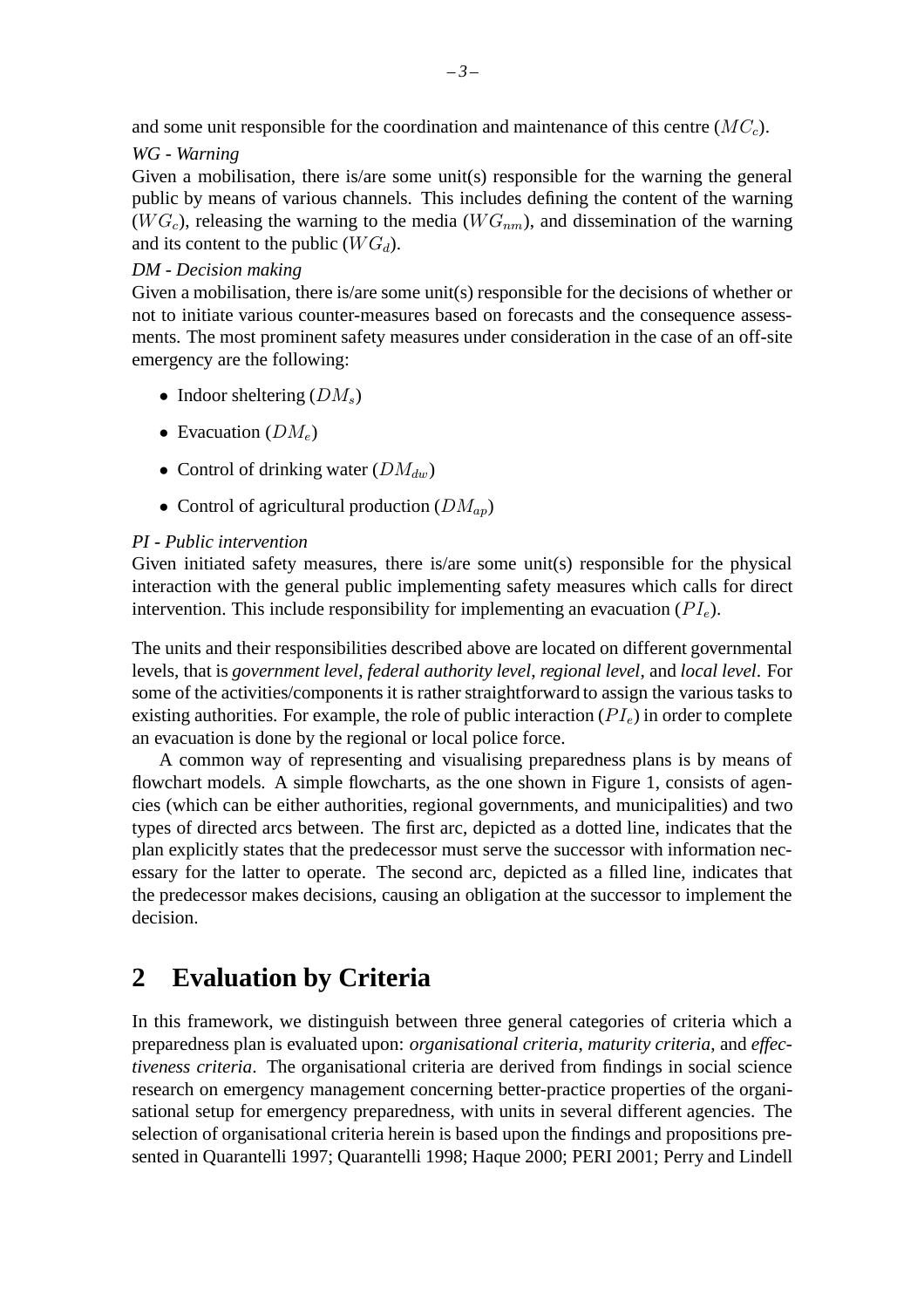

Figure 1: A flowchart model interpretation (including distribution of roles) of a national preparedness plan with respect to an off-site nuclear emergency.

2003. These papers share a common prescriptive objective in that they outline what is of importance for good planning of the emergency preparedness. We do not claim herein that this selection is exhaustive, but it nevertheless serves as a reasonable selection derived from empirical research.

In contrast, maturity criteria are concerned with the, technical and non-technical, activities or solutions planned or implemented and their respective stage of development. Finally, effectiveness criteria are concerned with assessing the anticipated effectiveness of the response with respect to a reasonable scenarios.

Following Parker and Fordham 1996, assessments of the level of fulfillment for each criterion is done upon an *ordinal scale*, ranging from 1 (worst/rudimentary/non-existing) to 5 (best/advanced/coherent/state-of-the-art). Intermediary assessments of 2,3, or 4 can be made in order for more moderate assessments. With respect to the effectiveness criteria, underlying metrics of response effectiveness suggested in Brown and Robinson 2005 are employed, and a table for mapping of these metrics onto the ordinal scale is suggested. It should be noted that due to the use of ordinal scales, it is not meaningful to compute the arithmetic mean or similar kinds of aggregations (such as weighted sums) of a plan assessment and compare these.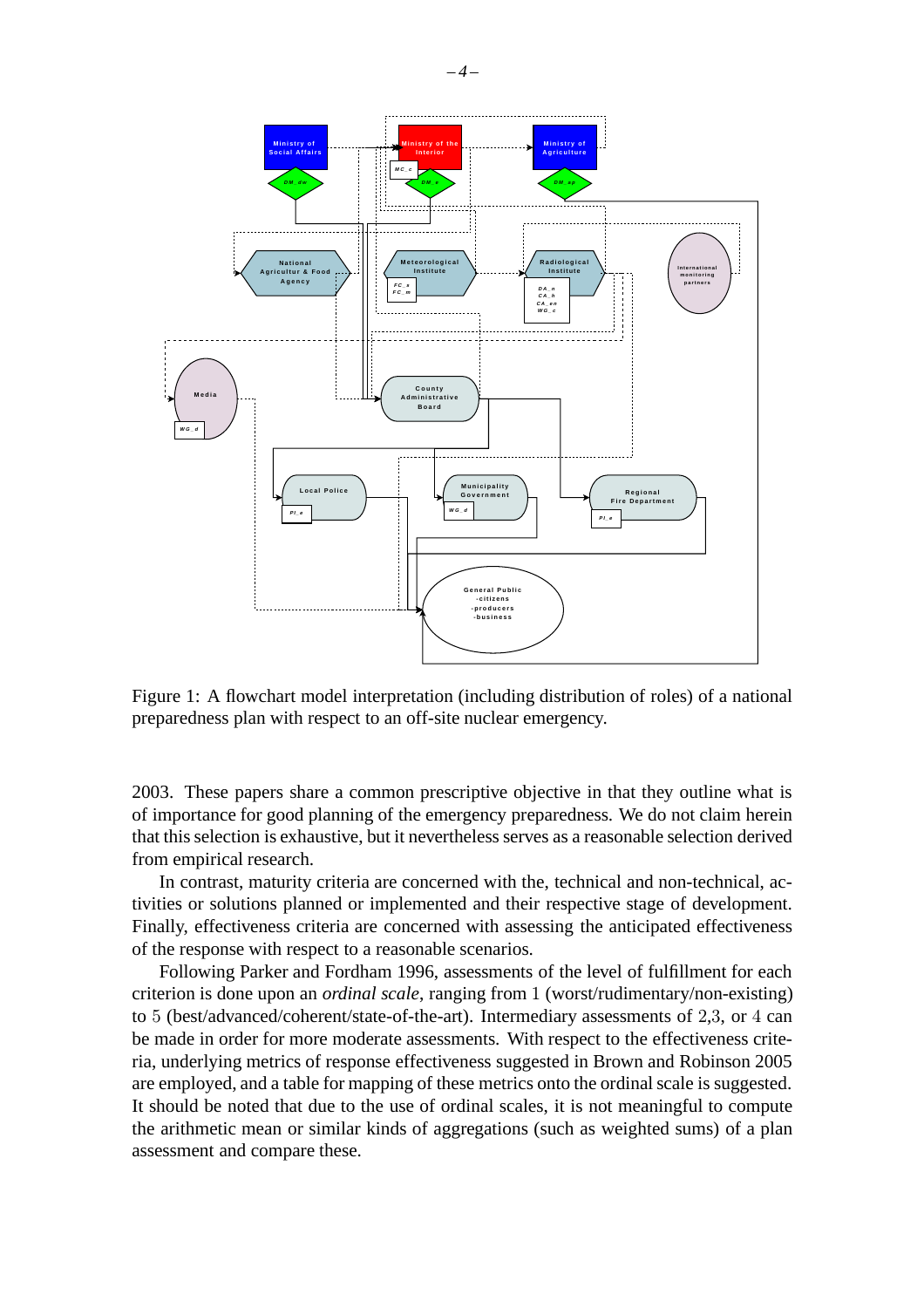# **2.1 Organisational Criteria**

# **Organisational culture**

## ${}^{0}G_{11}$  - *Resource coordination vs. command & control*

It is a common understanding in emergency management research that the ad-hoc organisation set up between several agencies not should be managed in a military command-andcontrol fashion. Instead, it is the coordination of resources within autonomous agencies that is important, calling for an overall organisational culture that is open for inter-agency cooperation. This criterion is evaluated upon to what extent the organisational management structure is based on a philosophy of resource coordination rather than command  $\&$ control.

# <sup>O</sup>G<sup>12</sup> - *Inter-agency contracts*

Evaluates to what extent inter-agency cooperation contracts and mutual agreements is set-up in the plan.

# **Delegations**

# ${}^OG_{21}$  - *Decision-making authority*

Due to the inter-agency cooperation and the emergence of new and special tasks that many of the involved agencies need to undertake during and emergency situation, it is important that the planned cooperation between and coordination of involved agencies determines who has the organisational authority for new or anticipated tasks. This criterion is evaluated upon to what extent the decision-making authority for anticipated tasks is addressed in the plan.

## <sup>O</sup>G<sup>22</sup> - *Management authority*

Evaluated upon to what extent the management authority for anticipated tasks for anticipated tasks is addressed in the plan.

## <sup>O</sup>G<sup>23</sup> - *Delegation of regular tasks*

Motivated in the same way as the former criteria, but concerned with how the emergency preparedness plan clearly delegates responsibility for the anticipated tasks to taken care of by the agencies themselves.

## <sup>O</sup>G<sup>24</sup> - *Delegation of non-regular tasks*

Evaluated upon to what extent the delegation of anticipated non-regular tasks, to be taken care of by emergent groups such as volunteers, is addressed in the plan.

## **Emergency operations centre**

## <sup>O</sup>G<sup>31</sup> - *Centre set-up*

This criterion is concerned with that the plan explicitly calls for the set-up and maintaining of an emergency operations centre. This criterion is evaluated upon whether or not such a centre is set-up and that a specific authority has the responsibility and preparedness to do so.

## <sup>O</sup>G<sup>32</sup> - *Representation in centre*

One important factor is that an EOC member without decision-making power in the member's home authority may in many cases lead to a lower performance of the EOC, see, e.g. Quarantelli 1997. Evaluates to what extent the representation of EOC members are explicitly addressed.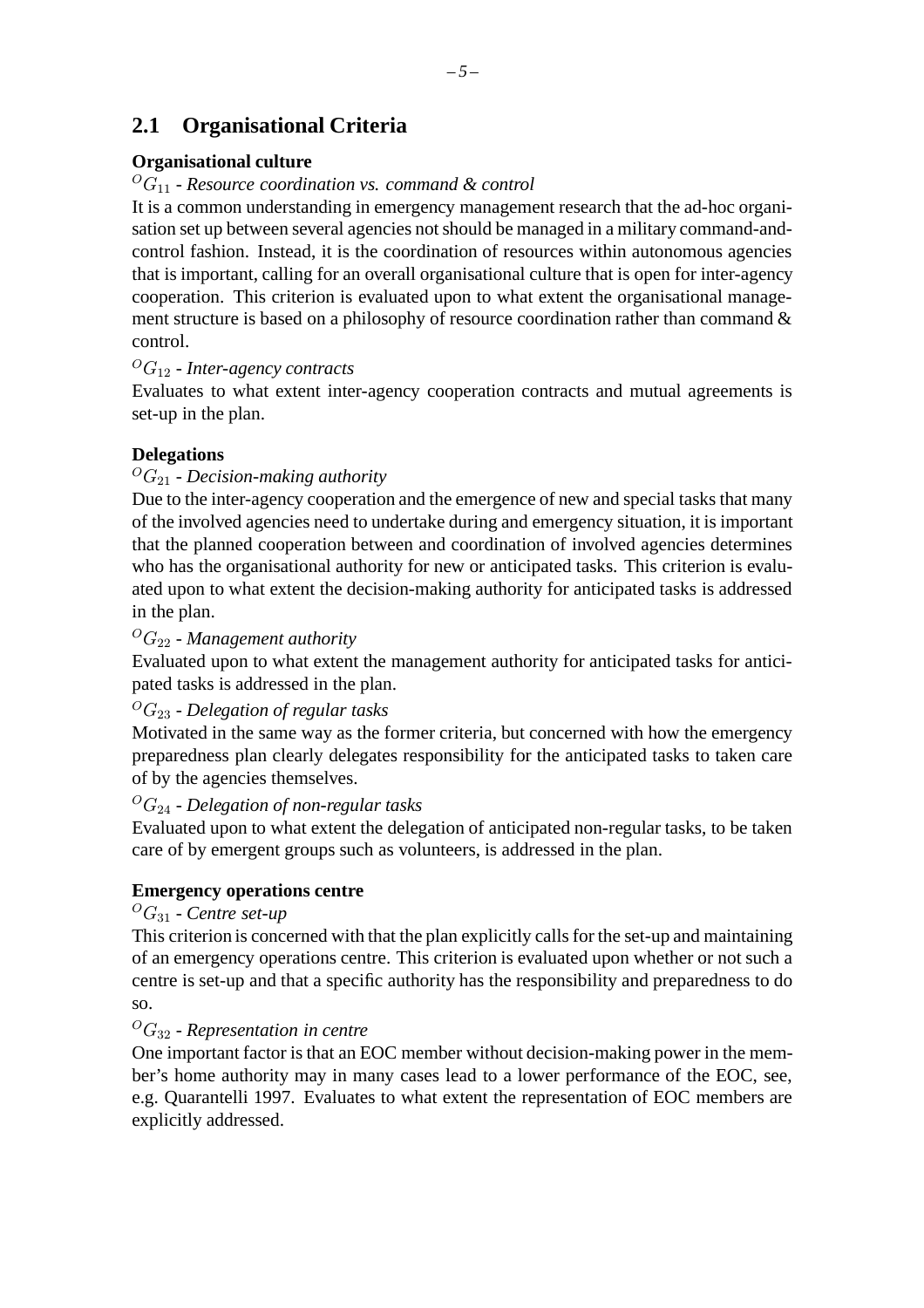| Criterion/                             |                         | 2        | 3                                       | 4        | 5                           |  |
|----------------------------------------|-------------------------|----------|-----------------------------------------|----------|-----------------------------|--|
| Score                                  |                         |          |                                         |          |                             |  |
| ${}^{O}G_{11}$<br>Agencies fully trust |                         | $\cdots$ | Agencies conduct individual<br>$\cdots$ |          | Agencies share common       |  |
| authorial structure                    |                         |          | informative procedures                  |          | view on coordination        |  |
| ${}^{O}G_{12}$                         | Independent,            | .        | Agency liaison                          | .        | Service level               |  |
|                                        | no agreements           |          |                                         |          | agreements set-up           |  |
| ${}^{O}G_{21}$                         | Scarce knowledge        | .        | Agency aware about                      | $\cdots$ | Fully specified,            |  |
|                                        | about proper delegation |          | its own authority                       |          | all agencies fully aware    |  |
| ${}^OG_{22}$                           | Scarce knowledge        | $\cdots$ | Agency aware about                      | .        | Fully specified             |  |
|                                        | about proper delegation | $\cdots$ | its own authority                       | $\cdots$ | mutual agreements           |  |
| $^{O}G_{23}$                           | Scarce knowledge        | $\cdots$ | Awareness of                            | $\cdots$ | Specified preparations      |  |
|                                        | about proper delegation | .        | resources/limitations                   | $\cdots$ | for agencies to expand      |  |
| $O_{G_{24}}$                           | Scarce knowledge        | .        | Awareness of                            | $\cdots$ | Specified preparations      |  |
|                                        | about proper delegation | $\cdots$ | emergent groups tasks                   | $\cdots$ | for emergent groups tasks   |  |
| ${}^{O}G_{31}$                         | Not addressed           | $\cdots$ | Responsible agency                      | $\cdots$ | Fully specified,            |  |
|                                        |                         |          | informed and prepared                   | $\cdots$ | all agencies fully aware    |  |
| ${}^{O}G_{32}$                         | Not addressed           | .        | Partial awareness,                      |          | Fully specified, designated |  |
|                                        |                         | $\cdots$ | no designated representation            | $\cdots$ | representer with authority  |  |

Table 1: Organisational criteria assessment table derived from Quarantelli 1998 and Parker and Fordham 1996.

# **2.2 Maturity Criteria**

A similar criteria based approach to evaluating response systems is taken in Parker and Fordham 1996, where a comparison of the development stages of forecasting-, warning-, and response-systems with respect to floods in the European Union is performed. Although other criteria sets could be used, the preparedness and response system for flood emergencies, nuclear emergencies, storm emergencies, tsunamis etc. do not differ as they consist of the same sub-systems, cf., e.g., Parker and Fordham 1996 and Lindell 2000. These are a detection sub-system, a forecasting sub-system, a warning sub-system, and a response sub-system. Due to these general similarities it is suitable to evaluate a general plan with respect to a similar set of maturity criteria as was done for the comparison of flood emergency systems in Europe. See Parker and Fordham 1996 for other rationales for using the criteria set below.

#### **Warning system**

<sup>M</sup> G<sup>11</sup> - *Dominance of forecasting vs. warning*

Evaluates the development from a pure forecast dominated planning of the response to an improved and equal balance between forecast and warning response.

<sup>M</sup> G<sup>12</sup> - *Methods of disseminating warnings*

Evaluates the level of development in the methods used for disseminating warnings.

<sup>M</sup> G<sup>13</sup> - *Content of warning messages to public*

Evaluates the level of clarity and information provided in the warning, ranging from a rudimentary content only revealing a general location to a targeted content including location, timing, and severity.

<sup>M</sup> G<sup>14</sup> - *Geographical coverage*

Evaluates the geographical coverage of the warning system indicated as a percentage of total area under consideration.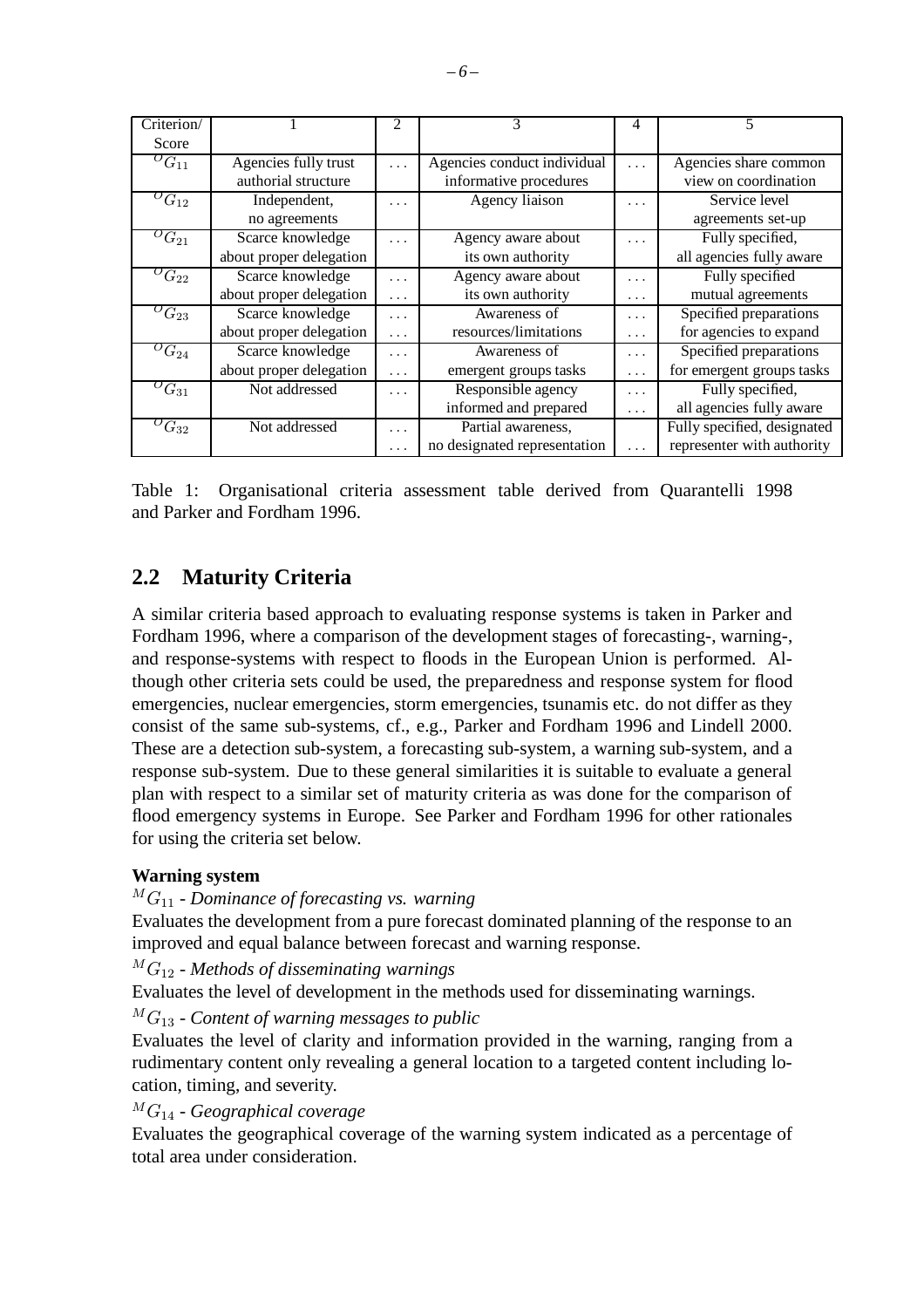| Criterion/Score                      |                      | $\mathfrak{D}$ | 3                     | 4        | 5                     |
|--------------------------------------|----------------------|----------------|-----------------------|----------|-----------------------|
| ${}^{\overline{M}}\overline{G}_{11}$ | Forecast dominant    | $\cdots$       | Equal weight          | $\cdots$ | Equal and improved    |
| ${}^MG_{12}$                         | General broadcast    | .              | Wardens, agencies,    |          | Personal.             |
|                                      |                      |                | police, fire dept.    |          | (cell)phone/pager/fax |
| ${}^{\overline{M}}G_{13}$            | Location only        | $\cdots$       | Location and          | $\cdots$ | Location, timing,     |
|                                      |                      |                | timing                |          | severity              |
| ${}^MG_{14}$                         | $< 10\%$             | .              | $>50\%$               | .        | $> 75\%$              |
| ${}^MG_{15}$                         | $< 50\%$             | $\cdots$       | $> 75\%$              | .        | $> 95\%$              |
| ${}^MG_{21}$                         | Parochial            | .              | National with         | .        | National and          |
|                                      |                      |                | regional variations   |          | international         |
| $\overline{^MG}_{22}$                | No laws              | .              | Laws                  | $\cdots$ | Laws with liability   |
| ${}^MG_{31}$                         | Protective,          | $\cdots$       | Restricted to         | .        | Open access           |
|                                      | request only         |                | specific stakeholders |          |                       |
| ${}^{\overline{M}}G_{32}$            | Minimum,             | .              | Limited               | .        | Fully informed,       |
|                                      | trust in authorities |                |                       |          | personal preparedness |
| ${}^MG_{33}$                         | Non-existing,        | $\cdots$       | Some media            | .        | Professional          |
|                                      | media controlled     |                | training, guidelines  |          | media informers       |

Table 2: Maturity criteria assessment table conforming to Parker and Fordham 1996.

#### <sup>M</sup> G<sup>15</sup> - *Demographical coverage*

Evaluates the demographical coverage of the warning system indicated as a percentage of total population under consideration.

#### **Standards and laws**

 $^M G_{21}$  - *Standards* 

Evaluates the existence of national/international standards and the level of coherence with these standards.

 ${}^M G_{22}$  - Laws relating to EPP

Evaluates the existence of legal underpinnings regulating the preparations and maintenance of an emergency preparedness plan and response system.

#### **Public relations**

#### <sup>M</sup> G<sup>31</sup> - *Attitudes to freedom of risk/hazard information*

Evaluates the level of public openness with respect to the distribution of information regarding known risks and planned response to the general public.

#### <sup>M</sup> G<sup>32</sup> - *Public knowledge*

Evaluated upon the degree of public education and knowledge about the warning system and the publics anticipated behaviour in case of a warning.

 ${}^MG_{32}$  - *Reports for the news media* 

Evaluated upon to what extent there is a unit responsible for providing the news media with correct facts and information about the situation.

Together the organisational and maturity criteria allow for the identification of where to put efforts toward reaching an inter-agency and integrated emergency preparedness plan with respect to a certain element of threat.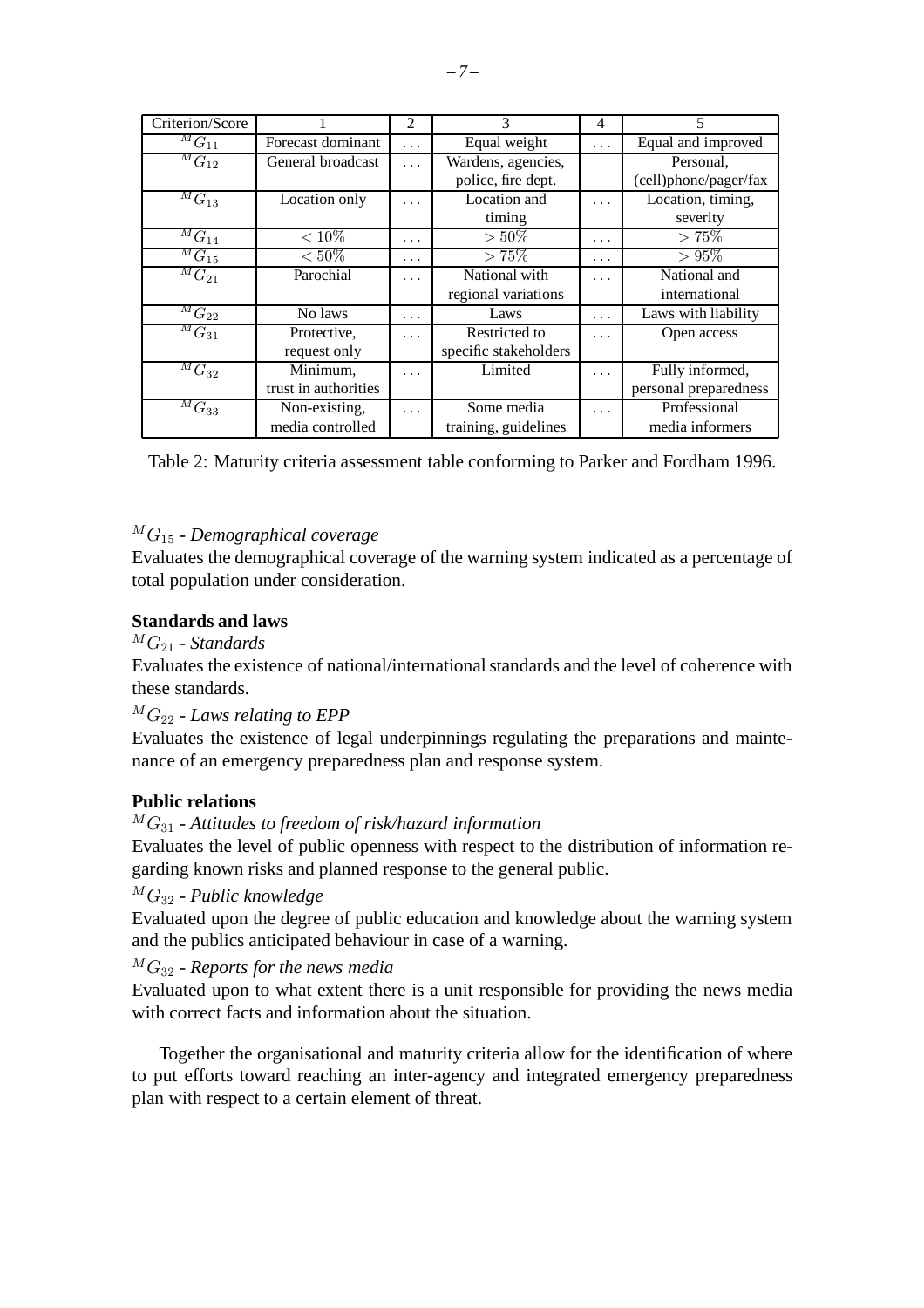#### **2.2.1 Assessment Example**

As an example we present a tentative assessment of organisational and maturity criteria for two Nordic countries' national preparedness plans against an off-site nuclear emergency. We call these two plans  $N_1$  and  $N_2$ , where  $N_1$  is illustrated as a flowchart in Figure 1. Assessments in this example are based upon (public) secondary sources in terms of the content in written plans together with summary reports on exercises. These secondary sources are available from web-sites of engaged agencies, such as national rescue services agencies, meteorological agencies, and radiation authorities. However, real assessments of degrees of fulfillment need to be further motivated by primary data such as interviews and reviews.

As the Nordic countries are member states of the International Atomic Energy Agency (IAEA), their respective emergency preparedness planning is heavily influenced by the international standards promoted by the IAEA. However, these standards do not impose a specific way of organising and planning the emergency response, but rather general requirements that should be met of an emergency preparedness plan.

Jurisdictions of the various orders and levels of government may be laid out in substantially different ways between States. Likewise, the authorities of the various organizations that could be involved in emergency response may be allocated in substantially different ways. IAEA 2002

Furthermore, the standards of the IAEA is not legally binding for member states in cases where the IAEA does not directly assist in the construction of the plan. In fact, in Europe there exists no single structure agreed upon for the emergency preparedness and response organisation Bartzis et al. 2000.

Although the need for emergency preparedness plans in the case of a nuclear emergency has been recognised since the initial constructions of nuclear power plants, the need for inter-agency cooperation on the national and international level was not on the top of the agenda until the Chernobyl disaster in 1986, see, e.g., Barkenbus 1987.

Both  $N_1$  and  $N_2$  emphasise the inappropriateness of managing the response in a strictly hierarchic command & control fashion, as well as the importance of an organisational model facilitating coordination rather than control. Thus, the plans are based on a philosophy of response coordination recognised and agreed upon by involved agencies.

Although the decision making is decentralised to regional authorities, some decisions are restricted to higher level authorities, cf. Figure 1. Thus, the decision making power are specified to the extent of highly anticipated decision problems, and agencies are seemingly aware of the occasional distribution of decision power and autonomy.

There is also a common understanding of the different agencies roles and responsibilities, and each agency is aware of its obligations of delivering information to be used as a basis for decision making. However, what is unclear is the horisontal interaction between agencies, i.e., the interaction between agencies having similar roles but in different regions such as county administrations. This holds for both  $N_1$  and  $N_2$  and with respect to management authority and delegation of tasks. There tends to exist an underlying assumption in the documentation of the preparedness plans that the event is isolated to a single region, leading to a focus on the vertical interaction between local, regional, and national authorities and less on local-local and regional-regional interaction.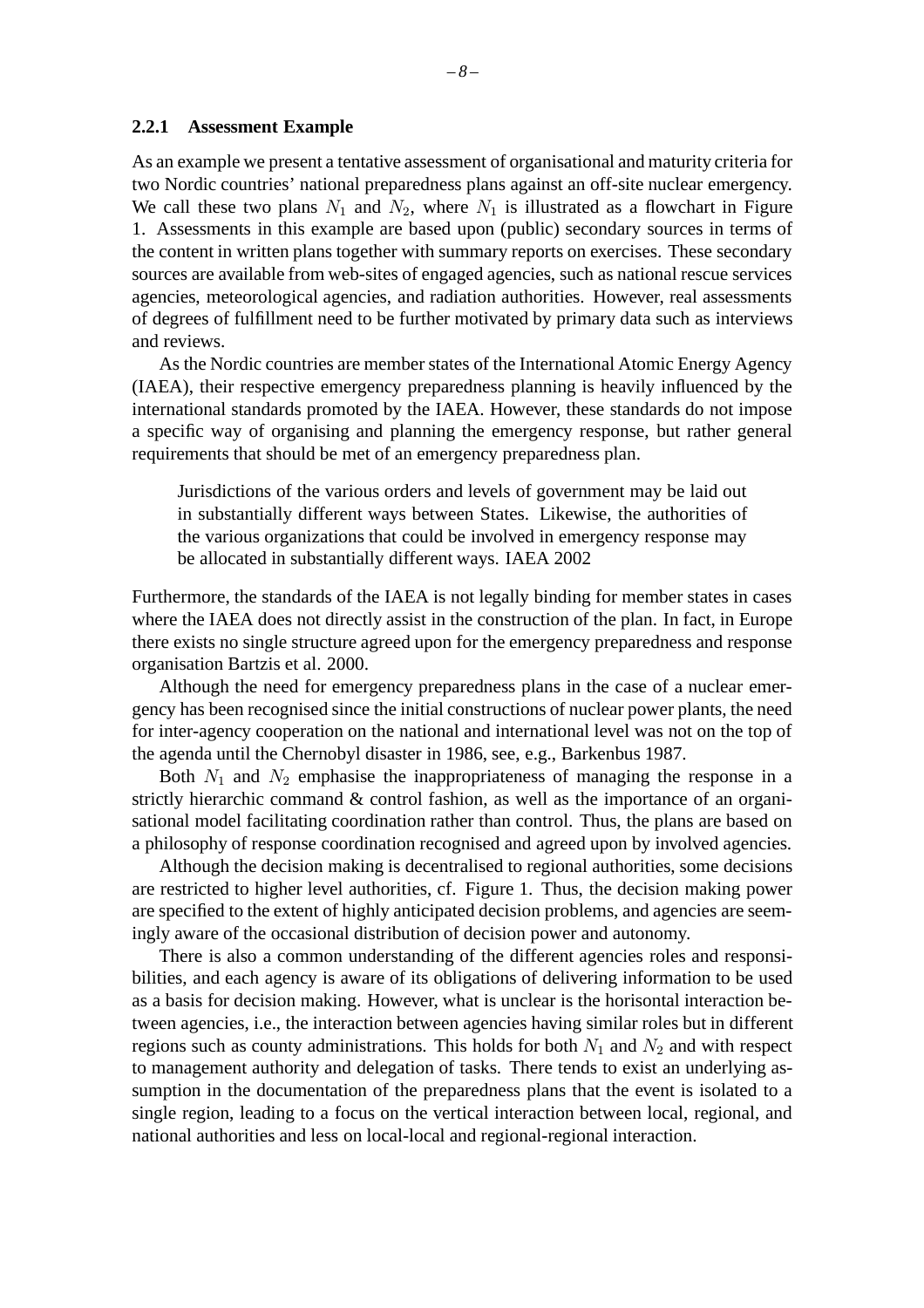Further, the plans strive to design such an organisational model by handing the responsibility for the initial set-up of an operational centre to a designated unit. The set-up of an operational centre is clearly specified for both  $N_1$  and  $N_2$ , but only for the latter we have seen a list of high priority participants of the agencies involved but nothing concerning any required authority in the agency they are representing.

An aspect that has been in focus in the development of  $N_1$  and  $N_2$  is monitoring, forecasting systems, and to some extent the warning system. During the latter decade, much work has been devoted toward developing decision support systems with respect to improving both the quality of forecasts and consequence assessments of such forecasts. In the aftermath of the Chernobyl disaster, a number of activities aimed at strengthening the preparedness toward off-site emergencies evolved such as development of decision support systems (e.g., RODOS and ARGOS Bartzis et al. 2000; Hoe et al. 2002) and formulating plans for a well organised emergency response. Warnings are primarily disseminated through eter media as a general broadcast, informing the public about timing, location, and safety measures such as indoor stay.

Overall,  $N_1$  and  $N_2$  are very similar, quite developed and mature according to this assessment example. This could be a result of pressure from the public opinion with respect to nuclear safety following the Chernobyl disaster, resulting in allocation of funds for plan development and maintenance. A summarising conclusion is that both  $N_1$  and  $N_2$  are strong with respect to the inter-agency coordination, but less strong with respect to the communication with the public. Hence, based on this tentative assessment, resources should be allocated for improving the communication between authorities and the public.







Figure 3: Evaluation of maturity criteria for  $N_1$  and  $N_2$  respectively.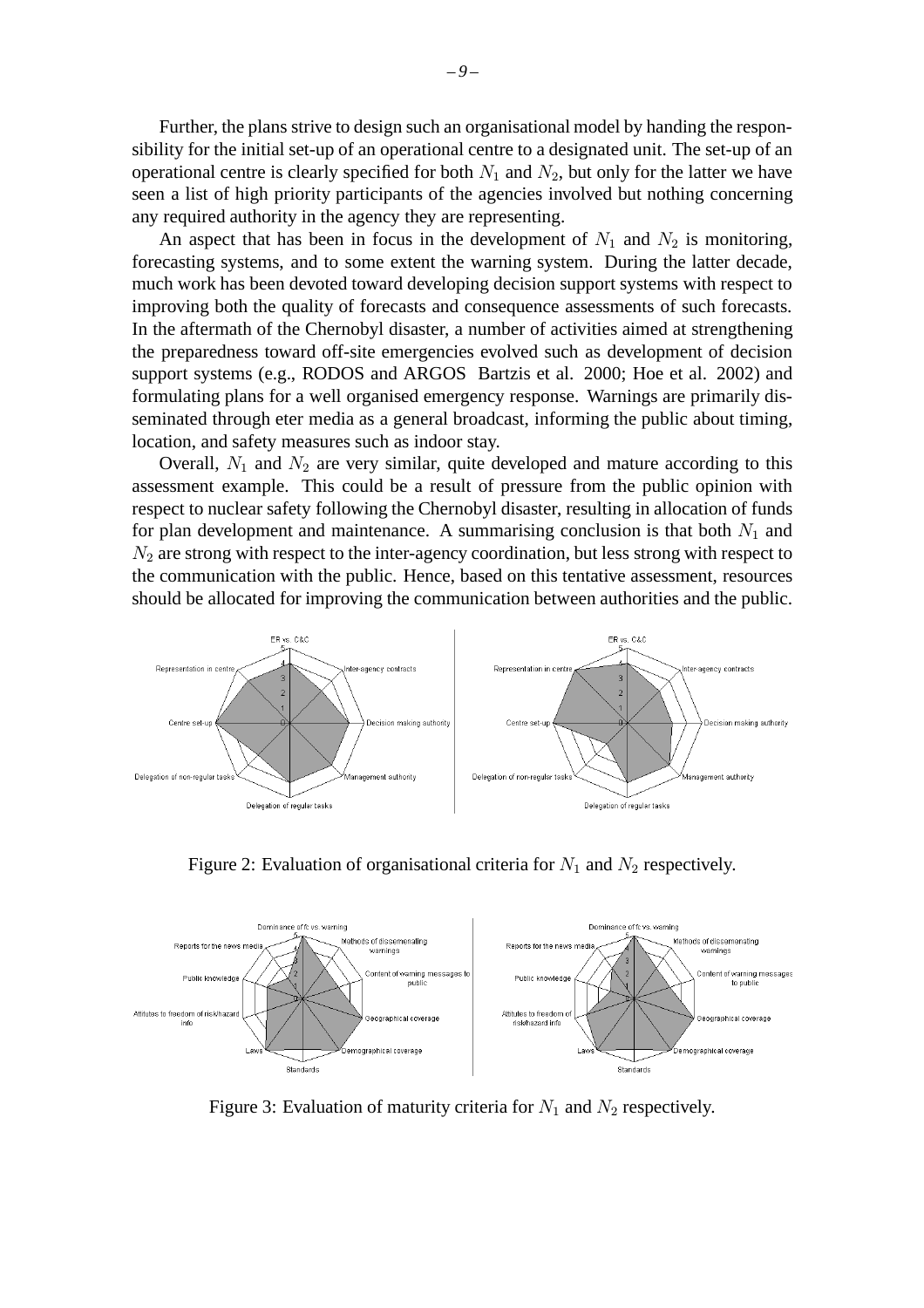Knowledge of effectiveness involve some method or metrics to measure effectiveness implying that the effectiveness criteria differ from the previously covered criteria in terms of the use of underlying numerical measures. The numerical measures indicate the level of anticipated effectiveness of an executed plan against an undesired but contingent scenario. With respect to planning the procedure of assessing numerical values measuring the anticipated effectiveness of the response is not an easy task, and simulation models may be necessary, see Jain and McLean 2003a; Jain and McLean 2003b for a survey of existing simulation tools for emergency response. Nevertheless, it serves as an important part of preparedness plan evaluation and development, as a particular preparedness plan is to be motivated by means of at least an apprehension of its effectiveness.

Little has been published in the open domain with respect to measuring effectiveness of emergency response. However, a collection of such measures is suggested in Brown and Robinson 2005, adapting a goal attainment approach to effectiveness. The goals in mind for an emergency response are to attain: 1) stabilisation of the scene, 2) preventing further harm on population and property, 3) search and rescue, and 4) safety. Hence, the effectiveness is assessed as to what extent the goals are accomplished, not being concerned with the specific activities undertaken in order to achieve the goals. Further, these effectiveness metrics are scaled with respect to the severity of the scenario.

Some of the effectiveness criteria are evaluated by means of a function  $F(t)$  of the time t elapsed from the time  $t_0$  of *execution* of the preparedness plan. Herein, the time of execution of the plan is defined as the *time of the initial warning signal leading to plan execution*. The effectiveness criteria herein thus conform to the suggestions in Brown and Robinson 2005, from which the following set of effectiveness criteria is compiled.

#### <sup>E</sup>G<sup>11</sup> - *Victims found*

A strictly increasing function  $F_V(t)$  indicating the percentage of victims found at a time  $t \ge t_0$ . Level of effectiveness is assessed by means of a given  $u_V \in [0, 1]$  of interest, such that the lower the value of  $F_V^{-1}(u_V)$  the more effective the response.

#### <sup>E</sup>G<sup>12</sup> - *Victims whose condition worsens*

The percentage  $p_V$  of all victims whose condition worsen after identification.

#### <sup>E</sup>G<sup>13</sup> - *Property damage identified*

A strictly increasing function  $F_D(t)$  indicating the percentage of property damage identified at a given time  $t \geq t_0$ . Level of effectiveness is assessed by means of a given  $u_D \in [0,1]$  of interest, such that the lower the value of  $F_D^{-1}(u_D)$  the more effective the response.

#### <sup>E</sup>G<sup>14</sup> - *Property sustained further damage*

The percentage  $p_D$  of property that sustains further damage after being identified by responders.

### <sup>E</sup>G<sup>15</sup> - *Infrastructure functionality*

A strictly increasing function  $F_I(t)$  indicating the percentage infrastructure functionality at a time  $t \geq t_0$ . Level of effectiveness is assessed by means of a given  $u_I \in [0, 1]$  of interest, such that the lower the value of  $F_I^{-1}(u_I)$  the more effective the response.

Thus, an effectiveness assessment can be represented as the quintuple

$$
\langle u_V, u_D, u_I, p_V, p_D \rangle \tag{1}
$$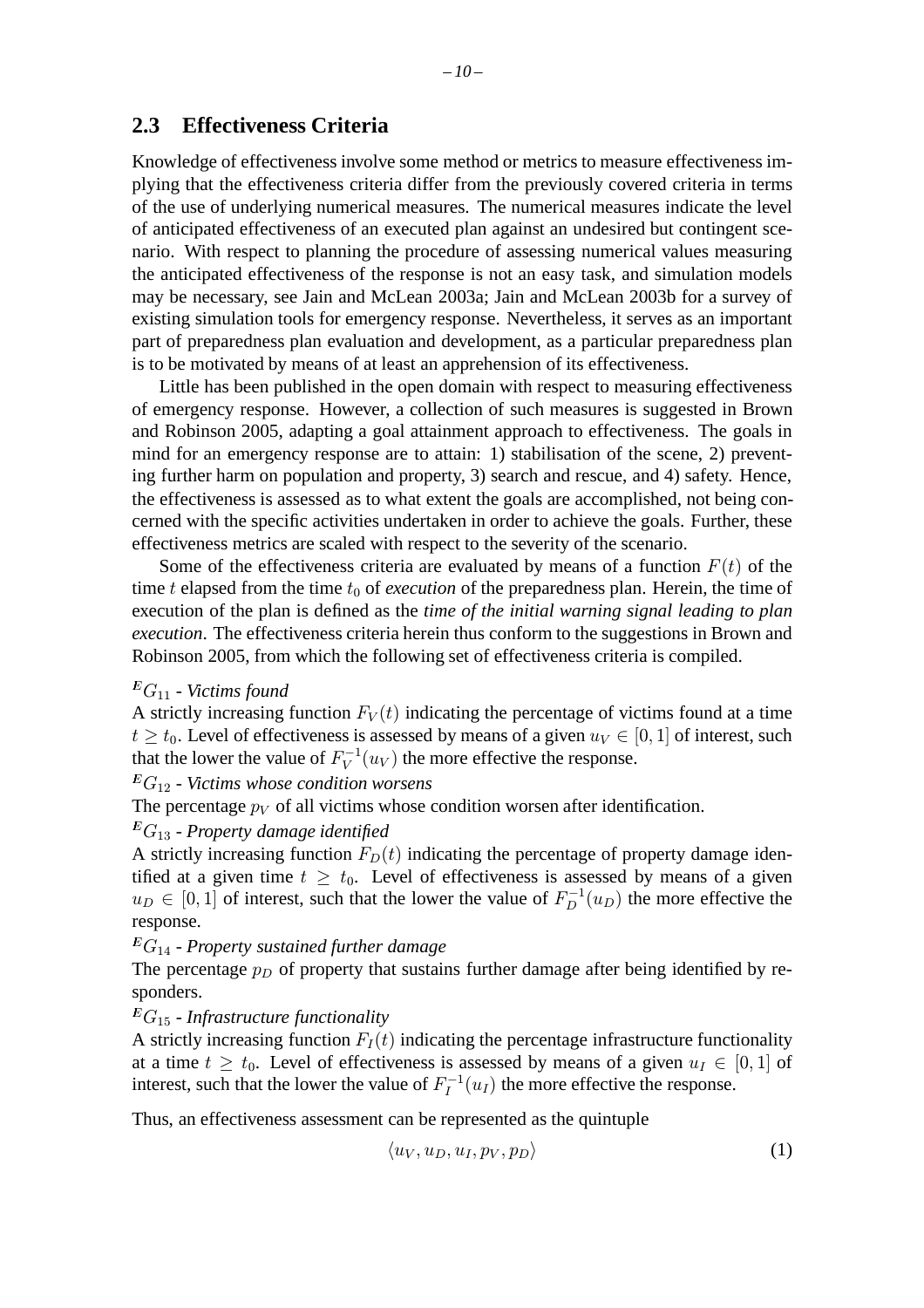| Criterion/Score    |               |                         |                 |          |                            |
|--------------------|---------------|-------------------------|-----------------|----------|----------------------------|
| ${}^EG_{11}$       | (0.95) > 48h  | $\cdots$                | (0.95)<br>< 24h | $\cdots$ | (0.95)<br>$\rm < 6h$       |
| $G_{12}$           | $>50\%$       | $\cdot$ $\cdot$ $\cdot$ | $< 10\%$        |          |                            |
| $G_{13}$           | (0.95) > 48h  | $\cdots$                | (0.95) < 24h    | $\cdots$ | (0.95)<br>$\rm < 6h$       |
| $G_{14}$           | $>10\%$       | $\cdots$                | $< 10\%$        | $\cdots$ |                            |
| $^{E}\bar{G}_{15}$ | (0.95)<br>48h | $\cdots$                | 0.95<br>24h     | $\cdots$ | (0.95)<br>$< 12\mathrm{h}$ |

Table 3: Effectiveness criteria assessment table derived from Brown and Robinson 2005.

consisting of numerical assessments for each effectiveness criterion. Given these measures the table below, mapping the effectiveness measures onto an ordinal scale, *may* be used if the evaluator wish to communicate the assessment results in the same fashion as for the more qualitative criteria presented in previous sections.

#### **2.4 Multiple Scenarios and Robustness**

In Godet 2000, a scenario is defined as "a set formed by the description of a future situation and the course of events that enables one to progress from the original situation to the future situation". They can be extreme or moderate both in terms of desirability and likelihood. Exploiting scenario analysis (feared scenarios) with respect to emergency preparedness is not a novel idea. In Bloom and Menefee 1994 the authors distinguish between scenario planning and contingency planning where the latter is defined as planning focused against a "dramatic" event calling for a quick response.

An important part of any planning technique exploiting scenario analysis is the development of scenarios. This is a time consuming and expensive task as construction of a scenario must involve numerous experts. For example, an international exercise of nuclear emergency preparedness takes about two years to prepare, including defining the scenarios OECD 2001. Further, in a construction of a single scenario of radiological emergency developed by the Swedish Emergency Management Agency, SEMA 2005, there were 55 experts from different agencies involved, including, e.g., the customs, the road administration, county administrations, radiological and nuclear institutes, agricultural authorities an so forth. Construction of scenarios and may be aided by techniques developed within the area of soft operations research to handle the numerous expert opinions involved, but often scenarios are constructed in rather unstructured meetings and sessions, see, e.g., Eriksson and Ritchey 2002; Ritchey 2006.

As a preparedness plan is made against a highly undesired scenario, the construction of a preparedness plan by itself is a result of a contingency planning. However, due to the inherent uncertainty of the de facto effects of any catastrophic scenario, of interest for preparedness plan robustness evaluation is to assess the plan against multiple scenarios which may differ from in terms of threat severity, predictability, weather conditions, season of the year etc. Needless to say, any assessment of anticipated effectiveness as described above is dependent on a given degree of severity. The same hold for predictability, as for example, in a potential tsunami emergency the most common warning systems of today cannot predict the amplitude of the wave although the arrival time may be accurately calculated Titov et al. 2005.

So, let  $\{\omega_1,\ldots,\omega_n\}$  be a set of scenarios, then given a preparedness plan with an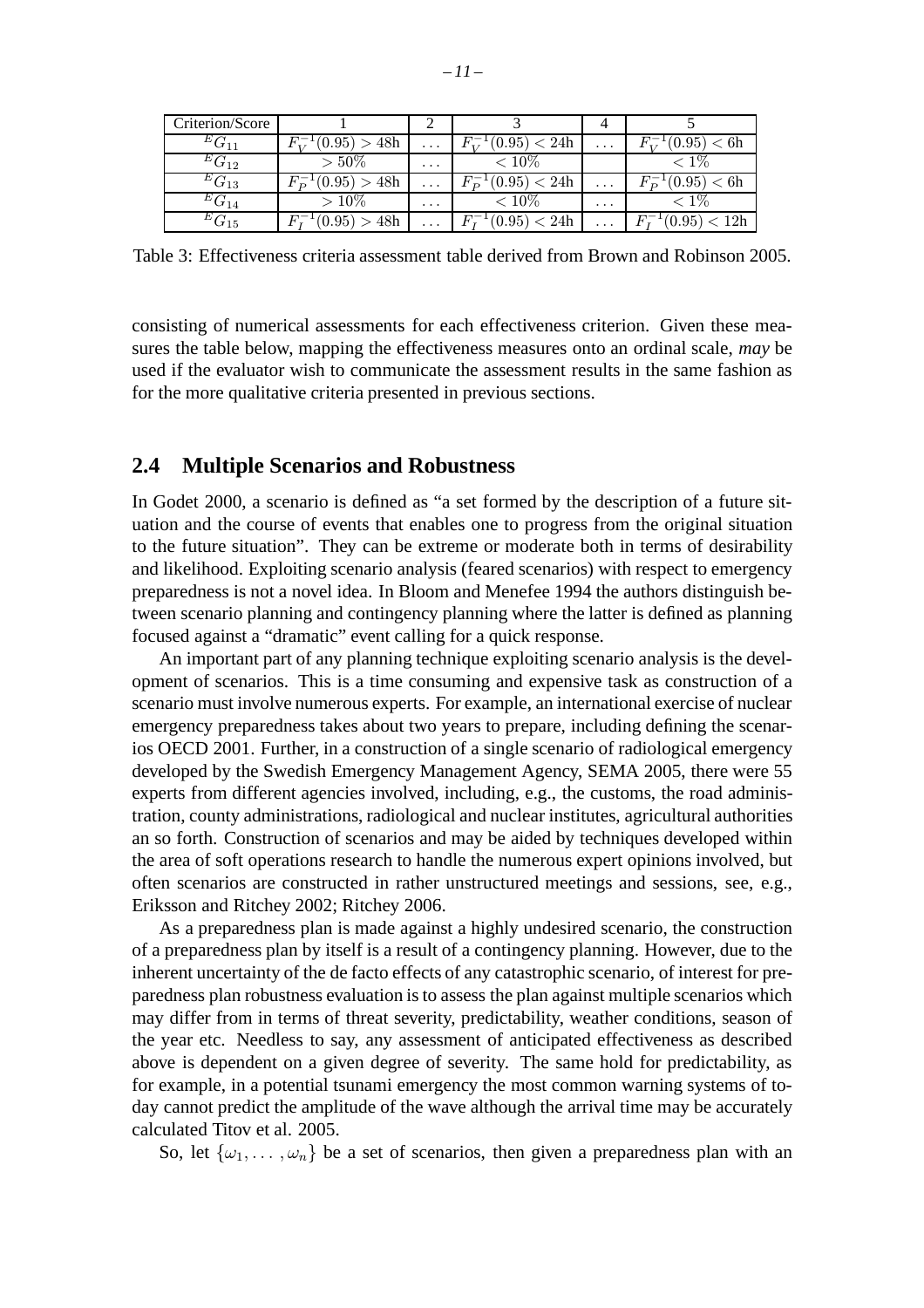associated response strategy, an *effectiveness assessment* with respect to scenario  $\omega_i$  is the quintuple

$$
\mathbf{a}_{\omega_j} = \langle u_V, u_D, u_I, p_V, p_D \rangle_j \tag{2}
$$

of assessments for the response effectiveness with respect to  $\omega_i$ . We may now define response robustness.

**Definition 1** *Given a set of scenarios*  $\Omega = {\omega_1, \dots, \omega_n}$ *, a set of corresponding effectiveness assessments*

$$
\mathbf{a}_\Omega = \{\mathbf{a}_{\omega_1},\ldots,\mathbf{a}_{\omega_n}\}
$$

*is robust if there does not exist any*  $\mathbf{a}_{\omega_i} \in \mathbf{a}_{\Omega}$ , such that for some assessment  $x_j$  of  $\mathbf{a}_{\omega_j}$  we *have*  $x_k > s_k$ *, where*  $s_k$  *is a threshold.* 

of reasonable robustness. *reasonably robust* if it is robust with a relative likelihood greater than r, where r is a relative likelihood threshold.

Deciding upon adequate levels for the robustness thresholds of response effectiveness is an activity to be undertaken by emergency management. The use of thresholds in this manner also provides consistency with the commonly employed ALARP-principle (As Low as Reasonably Practicable) for safety related decision making, as a threshold in the above sense is similar to an ALARP "basic safety limit", i.e., tolerability threshold, see, e.g., French et al. 2005. However, attitudes such as thresholds of this kind can not be expressed independent of consequence assessments given a scenario, anticipated effectiveness of planned response, and costs for effectiveness improval. As there is an important distinction between an effectiveness assessment and a consequence description in that the former is scaled according to the severity of the scenario, whereas the latter is not, assessing consequence descriptions will yield an insight with respect to how high demands we should put on the effectiveness thresholds.

# **3 Response Strategy Selection Model**

A crucial part of any preparedness plan is the associated strategy for the actual response, i.e. the activation of the plan and utilisation of response resources. Needless to say, such response strategies need to be prepared for and thus partly decided upon in advance, leading to decisions regarding techniques employed, location of resources, response capacity, as well as related investment and maintenance costs. The choice of a particular response strategy should be based upon a knowledge of its anticipated effectiveness with respect to a certain element of threat and the threat's potential impact in terms of reasonable consequences, weighted against anticipated costs. In order to do this in an analytical fashion, formal descriptions of these elements need to be defined.

## **3.1 Catastrophe Description**

In Brown and Robinson 2005 there is a promising but less formal discussion on metrics describing a generalised consequence of a disastrous or catastrophic scenario. Therein, they delimit the measurement to an affected geographical area, and suggest measuring a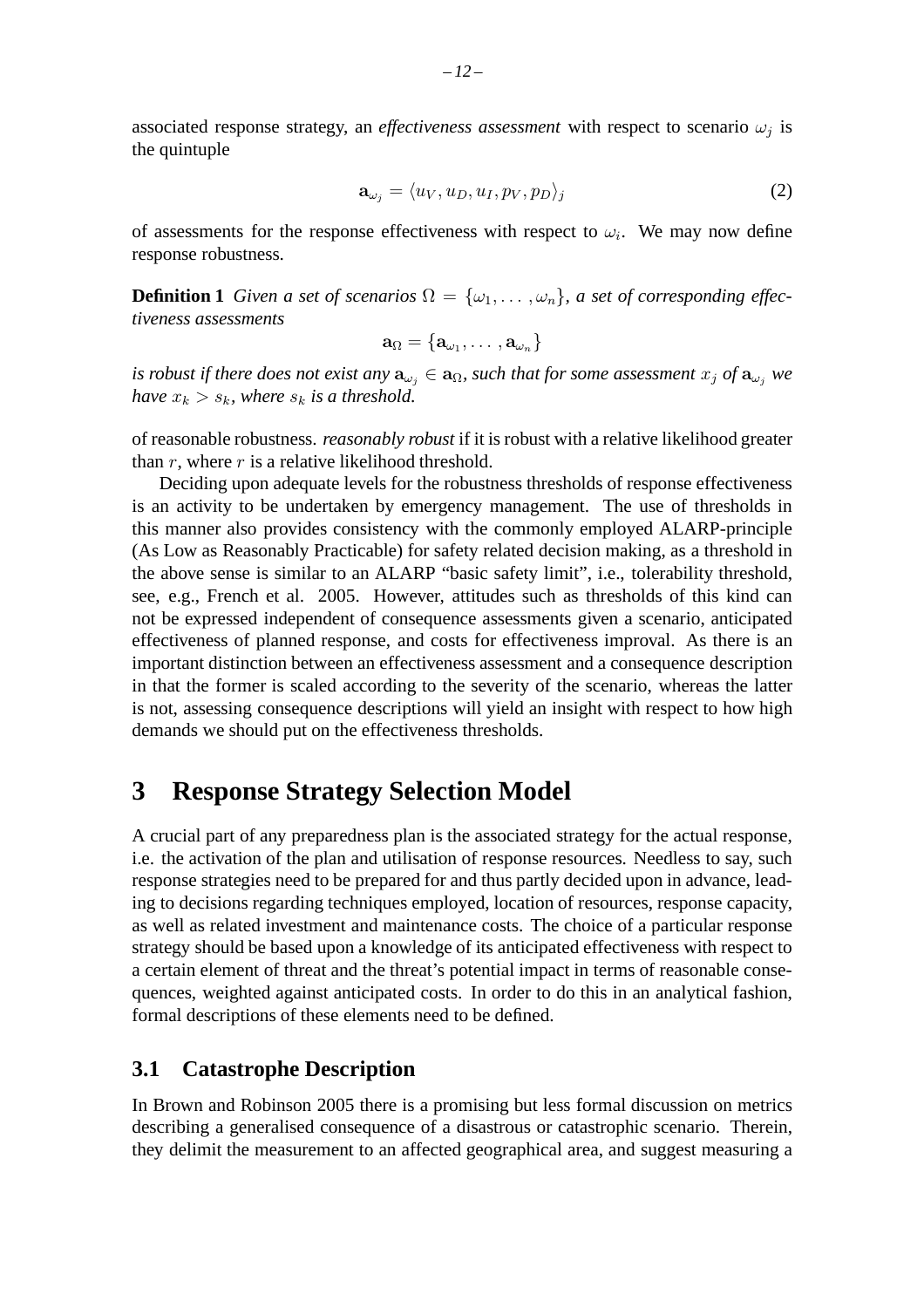scenario through its effects on the lives of the affected population and property in this area.

In the following, we will denote a particular consequence of a contingent scenario  $\omega_i$  with  $c_i$ , and will let A be the area under consideration. For the effects on human lives, let  $A_{Pop}$  be a number representing the human population in A, and let  ${}^{I}A_{Pop}$  be the percentage of  $A_{Pop}$  that sustains injury.

The same reasoning applies for property damage. Let  $A_{P_t}$  be a number representing the potential property in A and let  $^D A_{P t v}$  be the percentage of  $A_{P t v}$  that sustains further damage. Here,  $A_{Ptv}$  may be given in monetary terms.

The injuries are further categorised into a type and a level of severity. Let  $T_I$  be a set of injury types and  $S_I$  be a set of severity levels. For example, injury types in  $T_I$  include, e.g., cardiac injuries, crushing injuries, and respiratory injuries. The levels of severity in  $S_I$  is naturally ordered and may, e.g., range from mild to deadly. Hence, a particular injury is specified from an element in  $T_I \times S_I$ , and for a catastrophe description, we let  $f_I$ be a discrete distribution over the finite set  $T_I \times S_I$ .

Analogous for property damage, a particular damage is specified as an element in  $T_D \times S_D$  where  $T_D$  is a set of property types and  $S_D$  is an ordered set of damage severity. Property must not be delimited to constructions, but also include, e.g., farming areas and forests. Again for the description, we let  $f<sub>D</sub>$  be a discrete distribution over finite set  $T_D \times S_D$ . See Figures 4 and 5 for examples.





The straightforward interpretation of the above reasoning is to formally represent a particular consequence  $c_i$  of a catastrophic event by means of the different tuples. The health aspects of a consequence is represented by means of the triplet  $\langle A_{Pop},^I A_{Pop}, f_I \rangle$ . Similarly, the property damage aspects of a consequence is represented by the triplet  $\langle A_{Pty}, A_{Pty}, f_D \rangle$ . We can now define a catastrophe description.

**Definition 2** Let  $c_j$  be a consequence, then the pair

$$
\left( \langle A_{Pop}, ^I A_{Pop}, f_I \rangle, \langle A_{Pty}, ^D A_{Pty}, f_D \rangle \right)_j
$$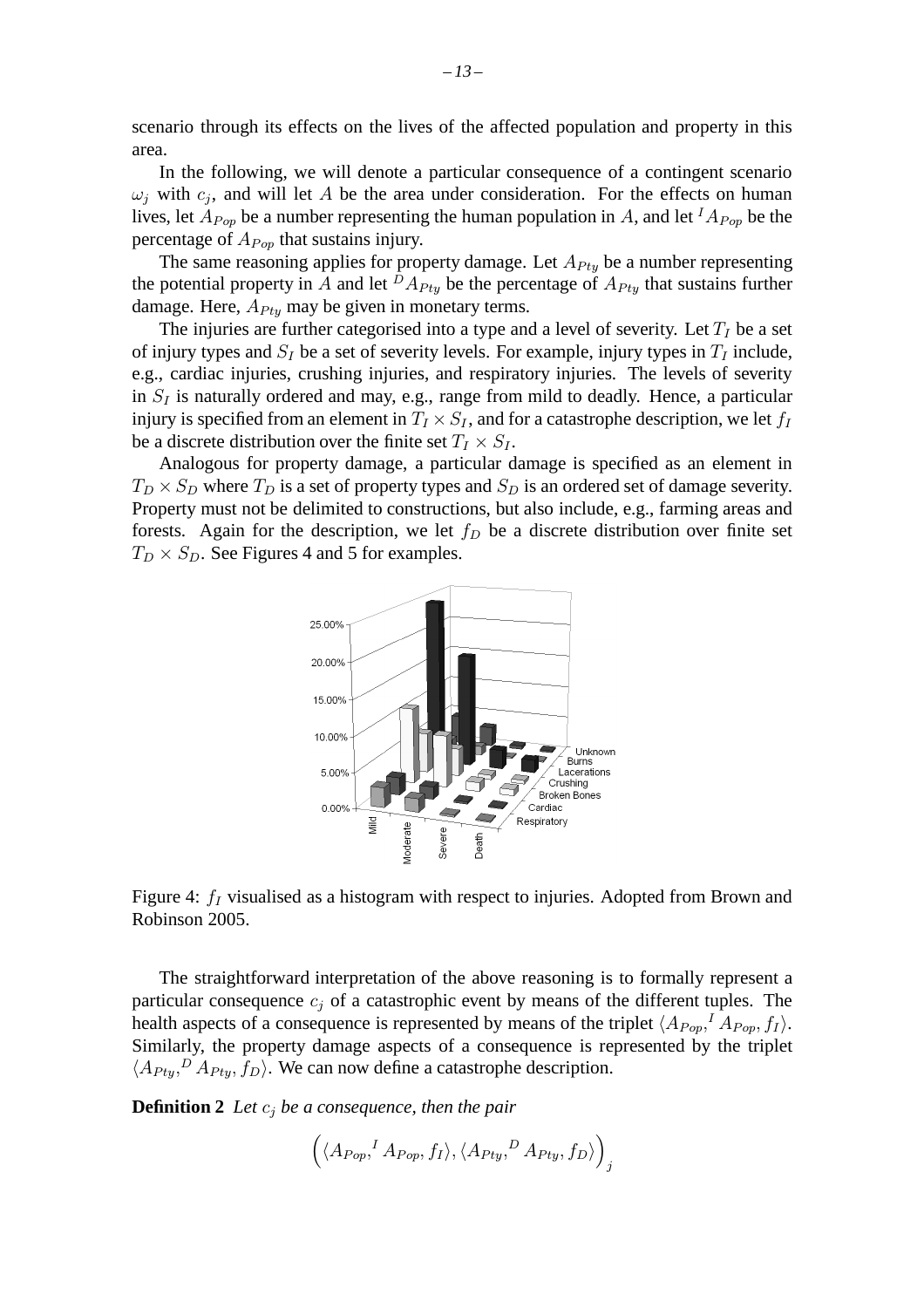

Figure 5:  $f_D$  visualised as a histogram with respect to property damage. Adopted from Brown and Robinson 2005.

*is a catastrophe description for*  $c_i$ *.* 

# **3.2 Support for Strategy Evaluation and Choice**

The choice of a particular response strategy from a set of alternative strategies  $\{R_1,\ldots,R_m\}$ may be seen upon as a decision under risk where the conducted consequence assessments, yielding catastrophe descriptions, acts as a basis for the decision as assessing catastrophe descriptions is a kind of risk analysis. Then a consequence  $c_{ij}$  is the result of a pair  $(R_i, \omega_i)$  of a particular strategy and scenario, i.e. a consequence is given by the mapping

$$
(R_i, \omega_j) \mapsto c_{ij}
$$

where each  $c_{ij}$  is (partly) assessed by means of a catastrophe description. One way of obtaining catastrophe descriptions for each  $c_{ij}$  in a reasonable way would be to let  $R_0$  be the null strategy (a response strategy is absent), then first assess each  $c_{0j}$ ,  $1 \leq j \leq n$ , later assessing each  $c_{ij}$  from having the associated effectiveness of each  $R_i$  operate on each  $c_{0j}$ .

As the cost for each  $R_i$  should be taken into account in the decision evaluation, each  $c_{ij}$  should be evaluated upon by basis of a catastrophe description and the cost of  $R_i$ . We will not be concerned with methods for arriving at adequate cost levels for preparedness herein, but rather assume that assessments of the cost  $x_i$  for preparedness  $R_i$  may be done, although it may be subject to uncertainty. Having a decision theoretical representation such as the one outlined above, we can allow for an analyst to evaluate related costs of different response strategies against their anticipated performance with respect to different scenarios.

#### **3.2.1 Decision Support Methodologies**

At present, there are essentially two approaches toward supporting such decisions in an analytical fashion; cost/benefit analysis (CBA) and decision analysis (DA). The underlying idea of CBA is to assign monetary values to both expected costs and benefits as-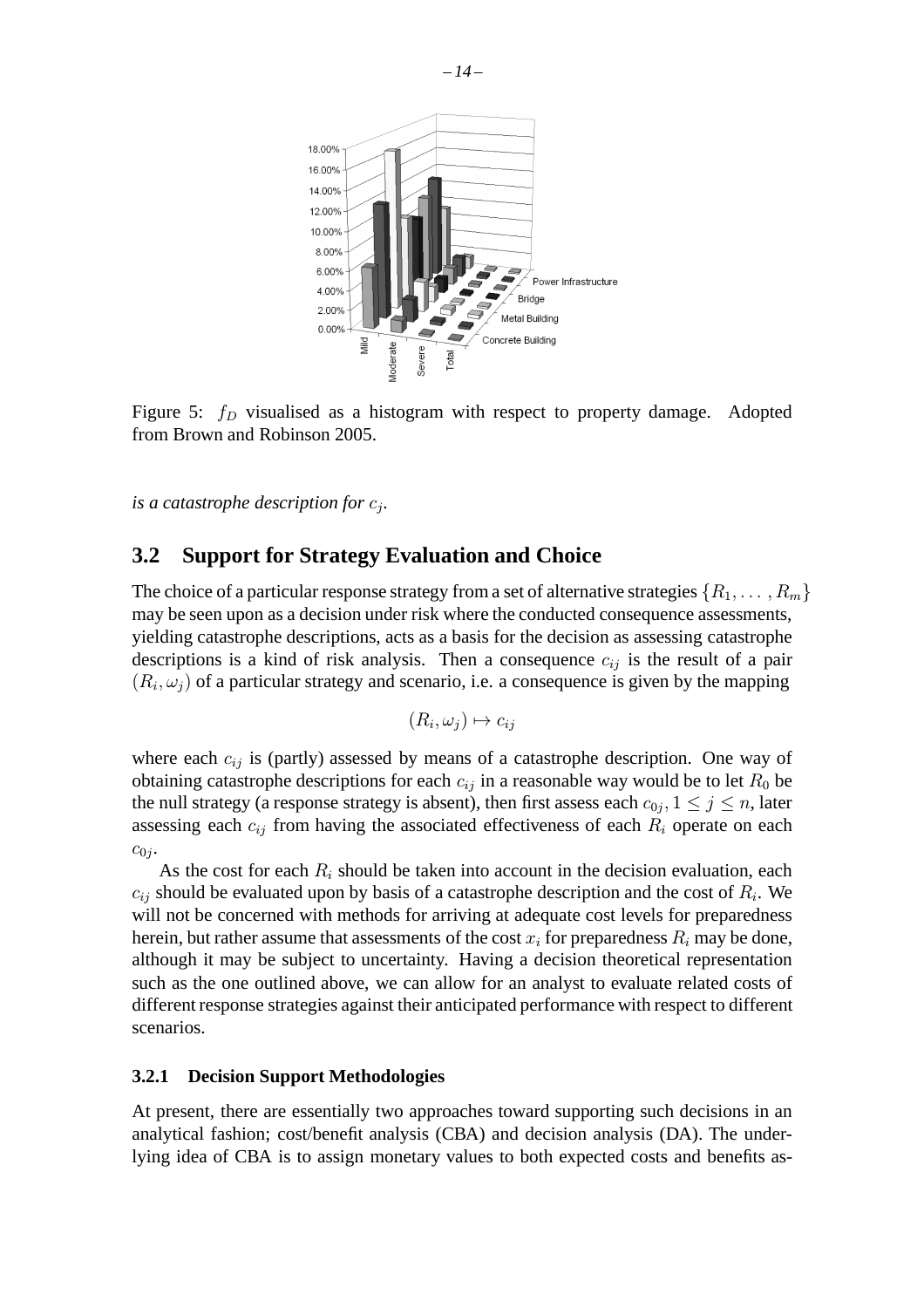sociated with each decision alternative and simply rank the alternatives according to the expected monetary values, i.e. the difference between monetary benefits and costs. In this case, as for many other, this inevitably leads to difficult assessments of the value of a "statistical life" and of different types of "statistical injuries" for which there are no market prices considered to be objective. In such cases, prices are commonly obtained from various choice experiments such as asking the general public for its willingness to pay for safety French et al. 2005.

A further issue with using CBA in this setting is the treatment of uncertainty. For a CBA approach, we would obtain expected costs for the development and maintenance of a certain response capacity. We would also need an assessment of expected benefits, measured as a monetary value. Now due to the high uncertainty regarding the probability of a catastrophic event occurring during a time period of, say the coming 5 years, it is hard to obtain expected benefits due to insufficient statistical data.

Decision analysis approach is generally considered as the application of theories of rational choice on real world decision problems, see, e.g., Keeney and Raiffa 1976; French 1986. When using the decision analysis approach, the analyst is to represent the desirability of each  $c_{ij}$  by means of a real-valued utility function u defined on the set of all  $c_{ij}$ . In this setting,  $c_{ij}$  is not preferred to  $c_{kl}$  if and only if  $u(c_{ij}) \leq u(c_{kl})$ .

Multi-attribute utility theory (MAUT) admits for a decomposed utility function in terms of several "attribute specific" utility functions being aggregated into a single one. Hence, each consequence  $c_{ij}$  is evaluated upon a set G of pre-defined attributes, preferably chosen in a manner facilitating the elicitation of preferential statements. For example in the setting treated herein, one reasonable such attribute is the cost, such that its utility function maps a lower cost to a higher utility value.

If uncertainty with respect to future outcomes is present, this is treated by means of probability distributions over the set of possible outcomes, and the decision maker's attitude toward risk derived from such uncertainty is, ultimately, incorporated in the utility functions. The aggregation of several utilities is done relative to attribute weights (or scaling constants), reflecting each attribute's importance in relation to the other attributes. The aggregation will impose a number of independence conditions on the attributes (which sometimes may be hard to justify). The decision alternatives are finally ranked according to their expected (aggregated) utility, this is commonly referred to as the utility principle.

In Aven and Krte 2003; French et al. 2005 there are investigations on the appropriateness of these two approaches to decision support in similar domains, both in terms of their practical usefulness and their philosophical foundations. The essence of the more critical conclusions of these investigations can be briefly summarised into:

- CBA cannot find objective prices in practice, and it treats uncertainties in an ad-hoc manner.
- DA is difficult to carry out in practice due to the elicitation of utility values and trade-offs, and results are hard to communicate. It treats the decision-maker as a single entity.

We will not add further to this debate, but argue that way to improve the pragmatic properties of DA approaches in the current domain is to relax the requirements on the input statements though allowing for imprecise statements.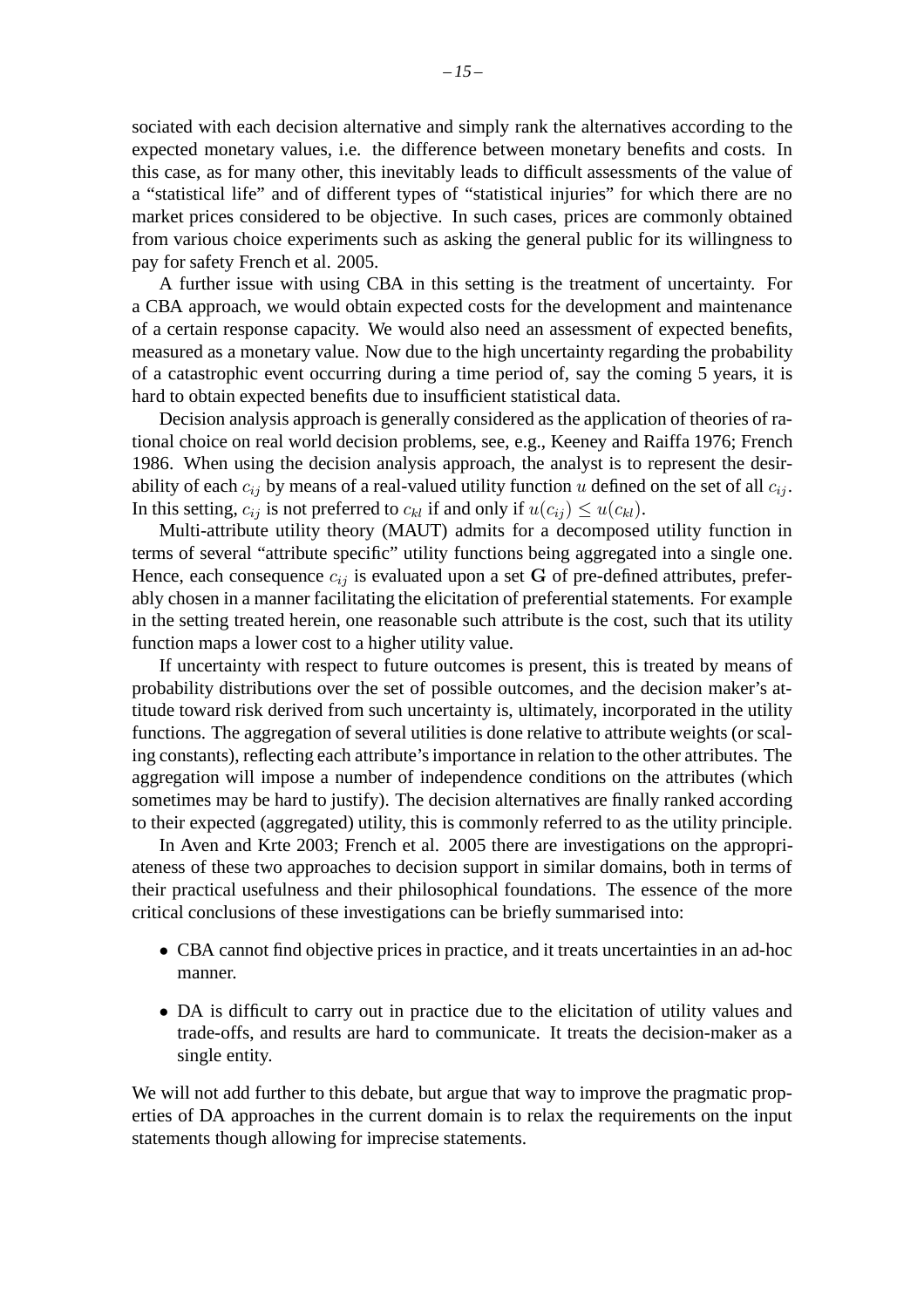#### **3.2.2 Supporting Imprecision**

There are essentially two reasons for relaxing the requirement for precise numerical utility-estimates on consequences. First, the quality of the assessments necessary for obtaining catastrophe descriptions may be deemed to be poor, i.e. sufficient data may not be available leading to incomplete catastrophe descriptions Ekenberg et al. 2001. Second, the elicitation of risk attitudes from decision-makers is error prone, the resulting utilities seem to be highly dependent on the method and format used in the elicitation Riabacke et al. 2006. Furthermore, dealing with catastrophic consequences as is the case here seems to significantly increase the problematic issues of obtaining equitable utilities in the elicitation process Mason et al. 2005.

A promising direction for a practical decision analysis of the decision problem herein is therefore to employ the decision analytical framework suggested in Danielson and Ekenberg 1998; Danielson 2005; Larsson et al. 2005; Danielson and Ekenberg 2007, also implemented in a software tool Danielson et al. 2003; Danielson et al. 2007. In brief, that framework is based upon classic decision analysis, but allows for interval-valued utility statements, interval weights, interval probabilities, as well as comparative statements between variables such as " $c_{ij}$  is better than  $c_{kl}$ ", "the scenario  $\omega_i$  is more probable than the scenario  $\omega_j$ " and " $A_{Pop}$  is more important than  $A_{Py}$ ". Thus, the method can be seen upon as the employment of a frugal multiattribute model decreasing the efforts needed in elicitation of input statements, cf. Katsikopoulos and Fasolo 2006. This allows us to be less concerned with the absolute probability of a catastrophic event actually occurring, as the lack of statistical data with respect to such events lead to that such uncertainties can be seen upon as immeasurable, cf. Ekenberg et al. 2001; Johansson and Malmns 2004. Instead, we put emphasis on expressing relative likelihoods of different scenarios, given the occurrence of a catastrophic event.

#### **3.2.3 Strategy Evaluation**

Relaxing the requirement for precise estimates of utility, weight, and likelihood statements will lead to that it is not clear how to infer an unambiguous ranking of the strategies, as is the for the classical utility principle. The outlined approach to decision evaluation is therefore based on a three step process. The initial two steps discarding strategies deemed as simply unacceptable or inferior according to reasonable discrimination rules. If more than one strategy remain after these steps, the final step takes advantage of decision evaluation methods supporting imprecise input statements. In the following, we will let G be the set of attributes by which a consequence  $c_{ij}$  is evaluated upon, i.e. the evaluation attributes.

#### *Step 1 – Discard strategies violating stipulated thresholds*

The initial evaluation step calls for that the decision maker should explicitly state performance thresholds, expressing minimum requirements that a response strategy should fulfill in order to be acceptable. These thresholds are assigned relative to a chosen sub-set of the attributes in G. For example, let  ${}^RG_i \in G$  where  ${}^RG_i$  is an attribute measured by means of  $^{I}A_{P\alpha p}$ , then a threshold with respect to this attribute can be stipulated as a condition  ${}^{I}A_{Pop} \leq 10\%$ . This condition should be fulfilled for all consequences  $c_{ij}$ of a particular strategy  $R_i$  in order for  $R_i$  to be deemed an acceptable strategy, i.e. not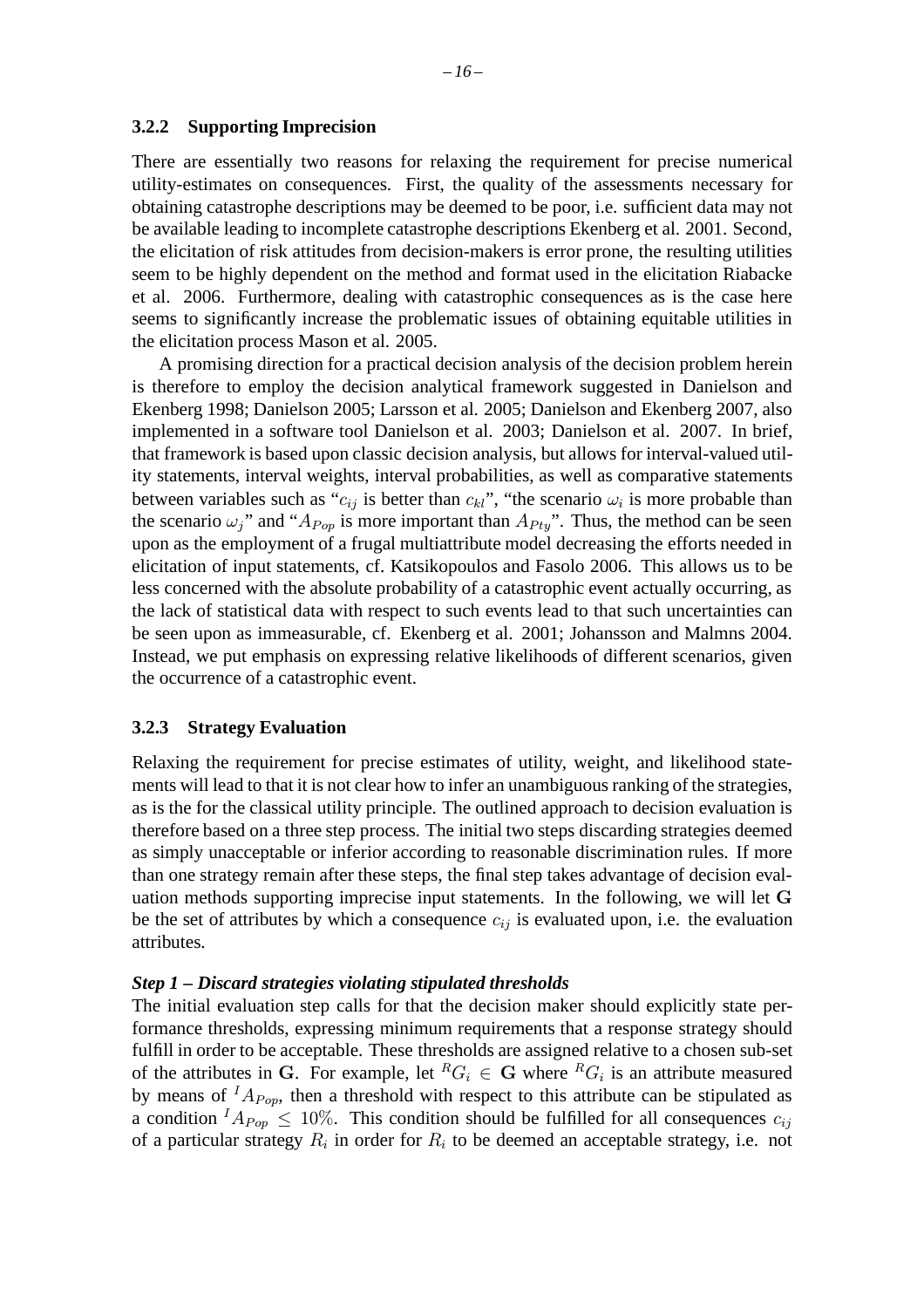violating the threshold. With respect to decision theory, such thresholds are analogous to stipulating risk constraints as a complementary way of modelling risk aversion, see Ekenberg et al. 2001 for a comprehensive treatment.

**Definition 3 (Acceptability)** Let  $G = \{^RG_1, \ldots, ^RG_k\}$  *be the set of evaluation attributes, and let*  $\mathbf{T} = \{T_{s_t}\}, s_t \in \{1, \ldots, k\}$ , be a set of performance thresholds such that  $T_{s_t}$  is a *performance threshold for*  ${}^R G_{s_t}$ . Then  $R_i$  *is an acceptable response strategy if there does not exist any*  $c_{ij}$  *such that the performance of*  $R_i$  *with respect to*  ${}^R G_s$  *violates*  $T_{s}$  *for all* st*.*

If the set of acceptable strategies is empty after this step, then either the decision maker has to accept lesser demanding performance thresholds, or search for new strategies.

#### *Step 2 – Discard dominated strategies*

Dominance is a straightforward concept. It is included here as a fundamental condition for rationality.

**Definition 4 (Basic dominance)** Let G be the set of evaluation attributes. R<sub>s</sub> is domi*nated by*  $R_t$  *if (and only if) for each scenario*  $\omega_j$ ,  $c_{sj}$  *is not preferred to*  $c_{tj}$  *with respect to all evaluation attributes, and at least one*  $c_{tj}$  *is preferred to*  $c_{si}$  *for some evaluation attribute.*

As dominance is a too strong requirement for many situations, i.e. the set of non-dominated strategies will consist of more than one strategy in most complicated selection problems. This calls for the need to employ other decision evaluation techniques in order to support the selection of a strategy. This is the matter for Step 3.

#### *Step 3 – Evaluate acceptable and non-dominated strategies*

In the body of computational methods for decision analysis purposes presented in Danielson 2005; Larsson et al. 2005; Danielson and Ekenberg 2007, sometimes referred to as the DELTA framework, imprecise input is provided by means of sets of linear constraints. For instance, the utility of  $c_{ij}$  with respect to attribute  ${}^R G_k$  being between the numbers a and b is expressed as  $x_i \in [a, b]$ . The approach also includes comparative relations – a measure (or function) of  $c_{ij}$  is greater than a measure (or function) of  $c_{kl}$  is expressed as  $k_{u_{ij}} \geq k_{i}$ . Similar statements are allowed also with respect to attribute weights as well as probabilities on scenarios. Hence, each statement (probability, utility, weight) is represented by one or more constraints. On top of this, it is possible (but not necessary) to assign a most-likely-point for each variable.

The set of evaluation attributes G may here be re-defined in order to facilitate the incorporation of available information in the preferential statements between consequences. For example, although a statement such as " $A_{Pop_{ij}}$  is preferred to  $A_{Pop_{kl}}$ " is meaningful, a statement such as " $\langle A_{Pop},^I A_{Pop}, f_I\rangle_{ij}$  is preferred to  $\langle A_{Pop},^I A_{Pop}, f_I\rangle_{kl}$ " takes a wider spectrum of information into account, given that this information is available.

The techniques employed for evaluation will indicate a reasonable preference order of the response strategies, with embedded sensitivity analyses. See the example below for a brief presentation, and Danielson 2005; Boeva et al. 2005; Idefeldt et al. 2006 for more comprehensive treatments of these evaluation techniques.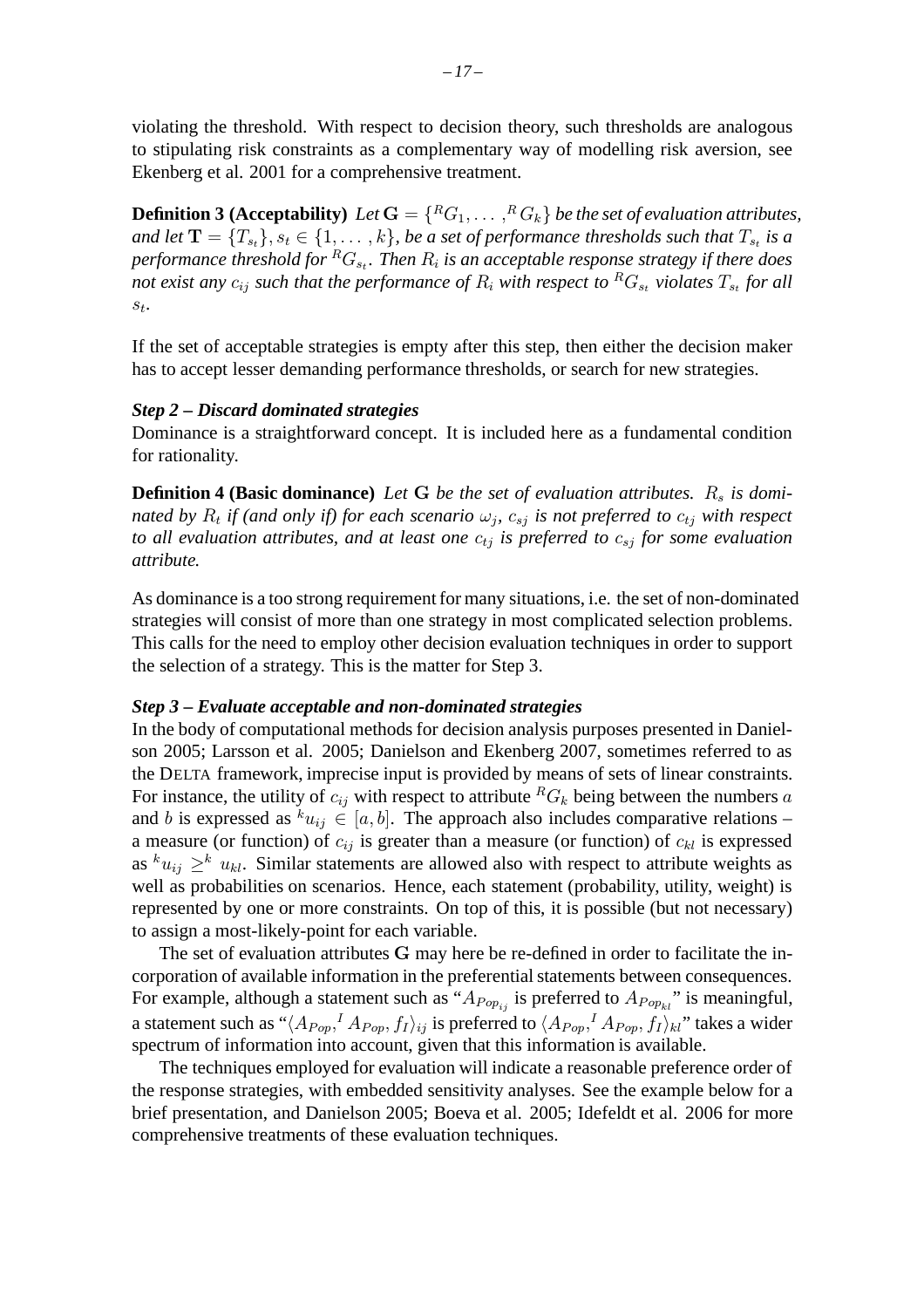#### **3.2.4 Modelling and Evaluation Example**

Consider a case with three acceptable and non-dominated response strategies under consideration, label this  $R_1, R_2, R_3$ . The strategies is are part of a planned preparedness with respect to a particular element of threat, whose impact on the affected area and population differs between four developed scenarios  $\omega_1, \omega_2, \omega_3, \omega_4$ . Each response strategy  $R_i$  is associated with an cost estimate  $x_i$  for the development and maintenance of the preparedness during a given time-period, for example the period until a new plan revision. Each  $x_i$ is assessed as an interval together with an estimation of a most likely cost. In this example, a consequence  $c_{ij}$  is evaluated upon three attributes, two sub-sets of the components of a catastrophe description and strategy cost. Thus, the evaluation attributes in G are:

 ${}^R G_1$  Maintenance cost attribute, assessed by means of the cost  $x_i$ 

- ${}^R G_2$  Population attribute, assessed by means of  $\langle A_{Pop}, I A_{Pop}, f_I \rangle_{ij}$
- ${}^R G_3$  Property damage attribute, assessed by means of  $\langle A_{Pty}, {}^D A_{Pty}, f_D \rangle_{ij}$

A simple attribute tree with the attributes under consideration is shown in Figure  $6<sup>1</sup>$ .



Figure 6: Attribute tree.

As the prepared response strategies (modelled as decision alternatives) score different against different scenarios, a simple decision tree such as the one seen in Figure 7 is associated to the lower two attributes of the attribute tree shown in Figure 6.

For example, given the distribution components shown in Figure 8 together with  $A_{Pop_{11}} = A_{Pop_{21}}$ ,  ${}^{i}A_{Pop_{11}} = 1.6\%$ ,  ${}^{i}A_{Pop_{21}} = 2.1\%$ , a decision maker may state that, with respect to the health attribute,  $c_{11}$  is not preferred to  $c_{21}$  due to the higher number of deaths and severe injuries.

A DELTA evaluation is shown in Figure 9, as a pairwise comparison of  $R_1$  and  $R_2$ . With the exception of the cost attribute, only comparative relations as input statements with respect to weights, relative likelihoods of scenarios, and utilities of consequences have been made. The evaluation on the left hand side, where cost is the least important attribute, strongly supports the statement that Strategy  $R_2$  (Alt. 2) is preferred to Strategy  $R_1$  (Alt. 1). This can be understood from the gray area's significant presence below the horizontal axis. The evaluation on the right hand side where cost is considered to be the most important attribute, show little support for preference in any direction.

The level of intersection shown in the evaluations, ranging between 0% 100%, and can be seen upon as a stability measure of the proposed preference order given the provided input Idefeldt et al. 2006. The higher the intersection level, the less stable the suggested

<sup>&</sup>lt;sup>1</sup>Screenshots of tree models and evaluations come from the decision software presented in Danielson et al. 2003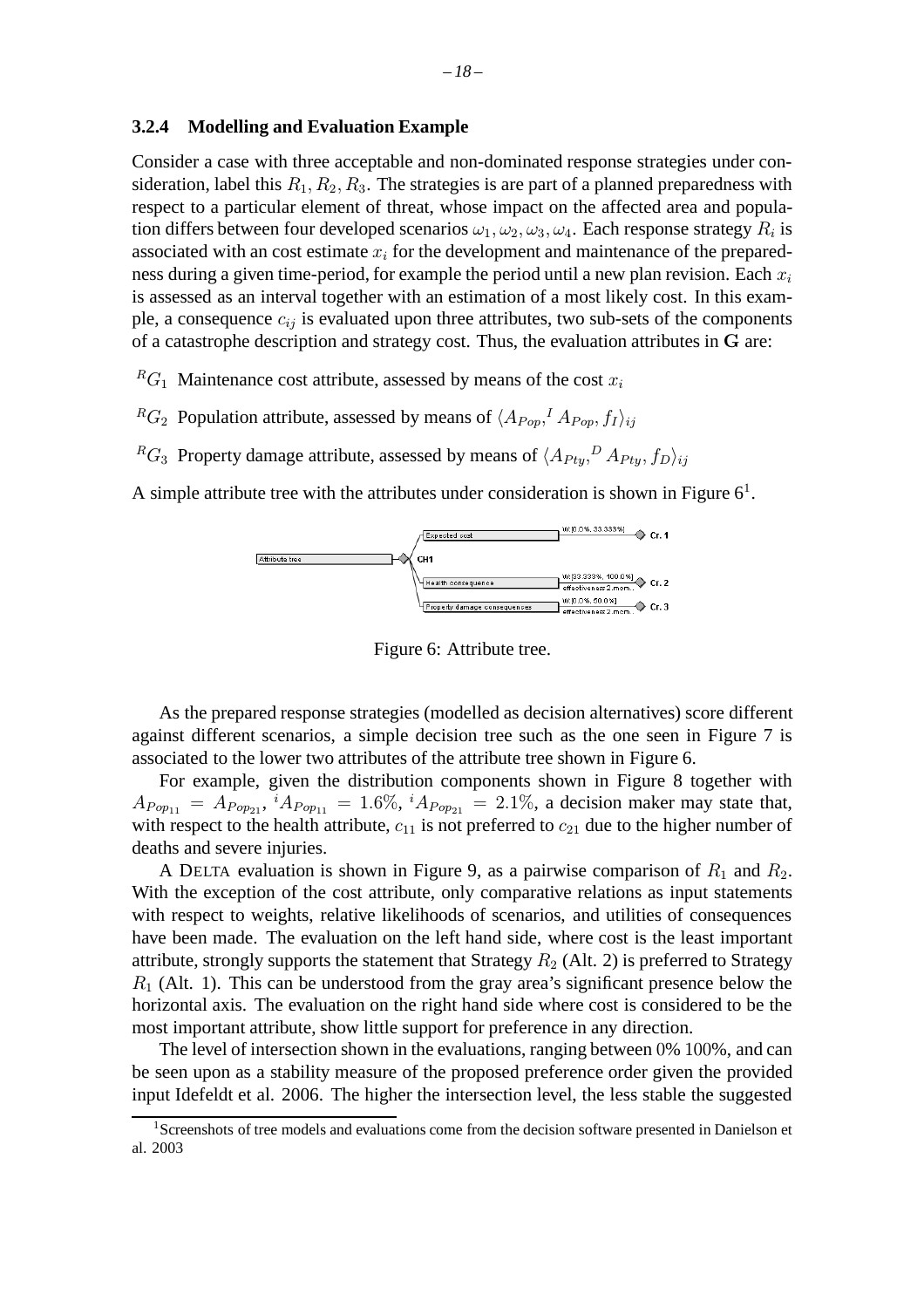

Figure 7: Attribute specific decision tree. In this three  $c_{11}$  is represented by C1,  $c_{21}$  is represented by C5 etc.



Figure 8: Visualisation of the  $f_I$  component of two consequences  $c_{11}$  and  $c_{21}$ .

preference order. In order to obtain a higher degree of stability, the input need to be revised with a lower degree of imprecision. For this purpose, methods incorporated in the decision framework supporting the identification of variables contributing the most to ranking instability may be employed, such as tornado diagrams Idefeldt and Danielson 2007.

# **4 Concluding Remarks and Further Work**

The criterion based approach toward evaluating an emergency preparedness plan is suitable for both self-assessments as well as second party done by monitoring agencies. Evaluations can be done across different regions, different elements of threat, and time. The approach facilitates the evaluation and comparisons or larger sets of plans which is necessary in order to obtain an overview of general preparedness.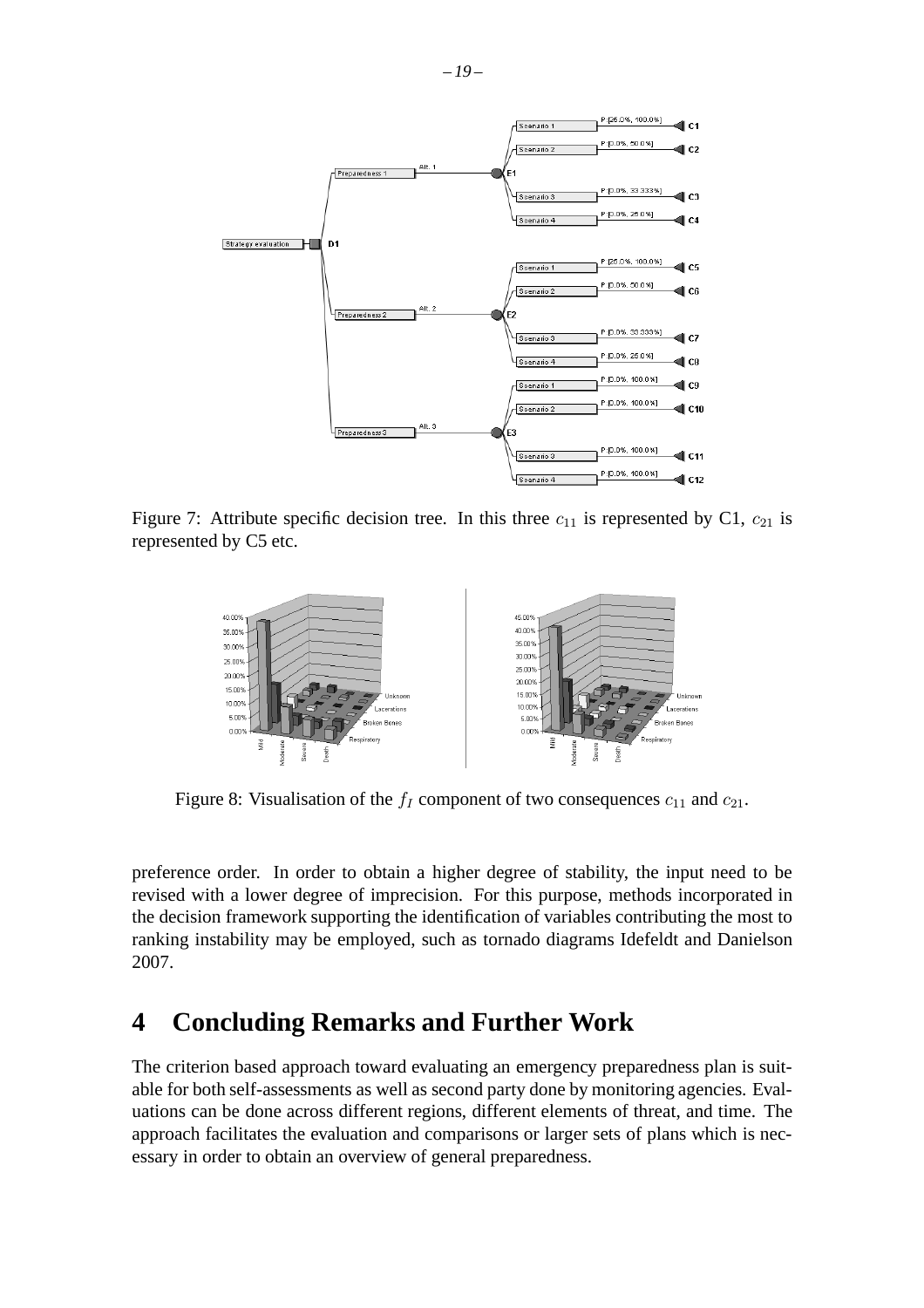

Figure 9: Comparison of two strategies  $R_1$  and  $R_2$ .

Further, a new decision analysis approach for the selection of response strategies is presented, refraining from the use of precise utility values and specifications of tradeoffs. The decision analysis method can be used as a complement to cost-benefit analyses in the evaluation and selection of cost effective and reasonable response strategies. This could add valuable information to an emergency management review when there exists several different response strategies under consideration.

As an important requirement for both the effectiveness assessment and the decision analysis component is the construction of scenarios and assessing the effectiveness of different response strategies yielding a final consequence. This is not a trivial task, and leave room for further research issues including finding suitable methods facilitating development of equitable scenarios and simulation models with respect to different catastrophic events.

# **References**

- [Aven and Krte 2003] T. Aven and J. Krte, "On the use of Risk and Decision Analysis to Support Decision-making," in *Reliability Engineering and System Safety* 79, pp. 289- 299, 2003.
- [Barkenbus 1987] J. Barkenbus, "Nuclear Power Safety and the Role of International Organization," in *International Organization* 41(3), pp. 475-490, 1987.
- [Bartzis et al. 2000] J. Bartzis, J. Ehrhardt, S. French, J. Lochard, M. Morrey, K. N. Papamichail, K. Sinkko, and A. Sohier, "RODOS: Decision Support for Nuclear Emergencies," in S. H. Zanakis et al. (eds.), *Decision Making: Recent Developments and Worldwide Applications*, pp. 381-395, Kluwer Academic Pub., 2000.
- [Bloom and Menefee 1994] M. J. Bloom and M. K. Menefee, "Scenario Planning and Contingency Planning," in *Public Productivity & Management Review* 17(3), pp. 223-230, 1994.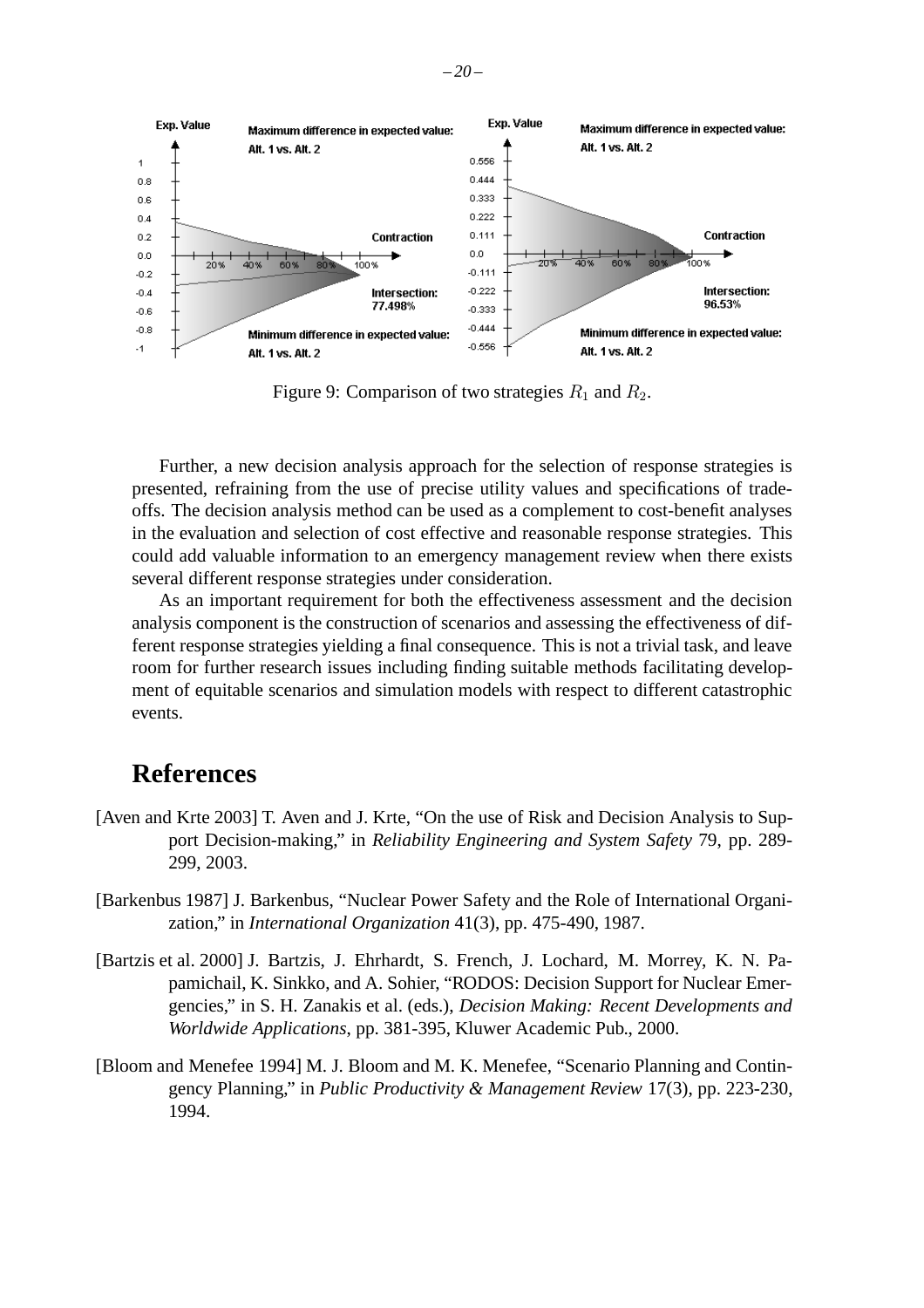- [Boeva et al. 2005] V. Boeva, B. De Baets, and E. Tsiporkova, "Ranking of Admissible Alternatives in Interval Decision Making," in *International Journal of Systems Science* 36(14), pp. 897-907, 2005.
- [Brown and Robinson 2005] D. E. Brown and C. D. Robinson, "Development of Metrics to Evaluate Effectiveness of Emergency Response," in *Proceedings of 10th International Command & Control Research and Technology Symposium*, 2005.
- [Brouwers et al. 2004] L. Brouwers, L. Ekenberg, K. Hansson, and M. Danielson, "Multi-Criteria Decision-Making of Policy Strategies with Public-Private Re-Insurance Systems," in *Journal of Risk, Decision and Policy* 9(1), pp. 23-45, 2004.
- [Danielson 2005] M. Danielson, "Generalized Evaluation in Decision Analysis," in *European Journal of Operational Research* 162(2), pp. 442-449, 2005.
- [Danielson and Ekenberg 1998] M. Danielson and L. Ekenberg, "A Framework for Analysing Decisions Under Risk," in *European Journal of Operational Research* 104(3), pp. 474-484, 1998.
- [Danielson and Ekenberg 2007] M. Danielson and L. Ekenberg, "Computing Upper and Lower Bounds in Interval Decision Trees," in *European Journal of Operational Research* 181(2), pp. 808-816, 2007.
- [Danielson et al. 2003] M. Danielson, L. Ekenberg, J. Johansson, and A. Larsson, "The *Decide*IT Decision Tool," in *Proceedings of the 3rd International Symposium on Imprecise Probabilities and their Applications*, pp. 204-217, 2003.
- [Danielson et al. 2007] M. Danielson, L. Ekenberg, J. Idefeldt, and A. Larsson, "Using a Software Tool for Public Decision Analysis: The Case of Nacka Municipality," in *Decision Analysis* 4(2), pp. 76-90, 2007.
- [Ekenberg et al. 2001] L. Ekenberg, M. Boman, and J. Linnerooth-Bayer, "General Risk Constraints," in *Journal of Risk Research* 4(1), pp. 31-47, 2001.
- [Eriksson and Ritchey 2002] T. Eriksson and T. Ritchey, "Scenario Development using Computerised Morphological Analysis," in *Winchester International OR Conference 2002*, available at www.swemorph.com, 2002.
- [French 1986] S. French, *Decision Theory: An Introduction to the Mathematics of Rationality*, Ellis Horwood, 1986.
- [French et al. 2005] S. French, T. Bedford, and E. Atherton, "Supporting ALARP Decision Making by Cost Benefit Analysis and Multiattribute Utility Theory," in *Journal of Risk Research* 8(3), pp. 207-223, 2005.
- [Godet 2000] M. Godet, "The Art of Scenarios and Strategic Planning: Tools and Pitfalls," in *Technological Forecasting and Social Change* 65, pp. 3-22, 2000.

"The Quality and Accuracy of Disaster Data: A Comparative Analysis of Three Global Data Sets," ProVention Consortium, The Disaster Management Facility, World Bank, 2000.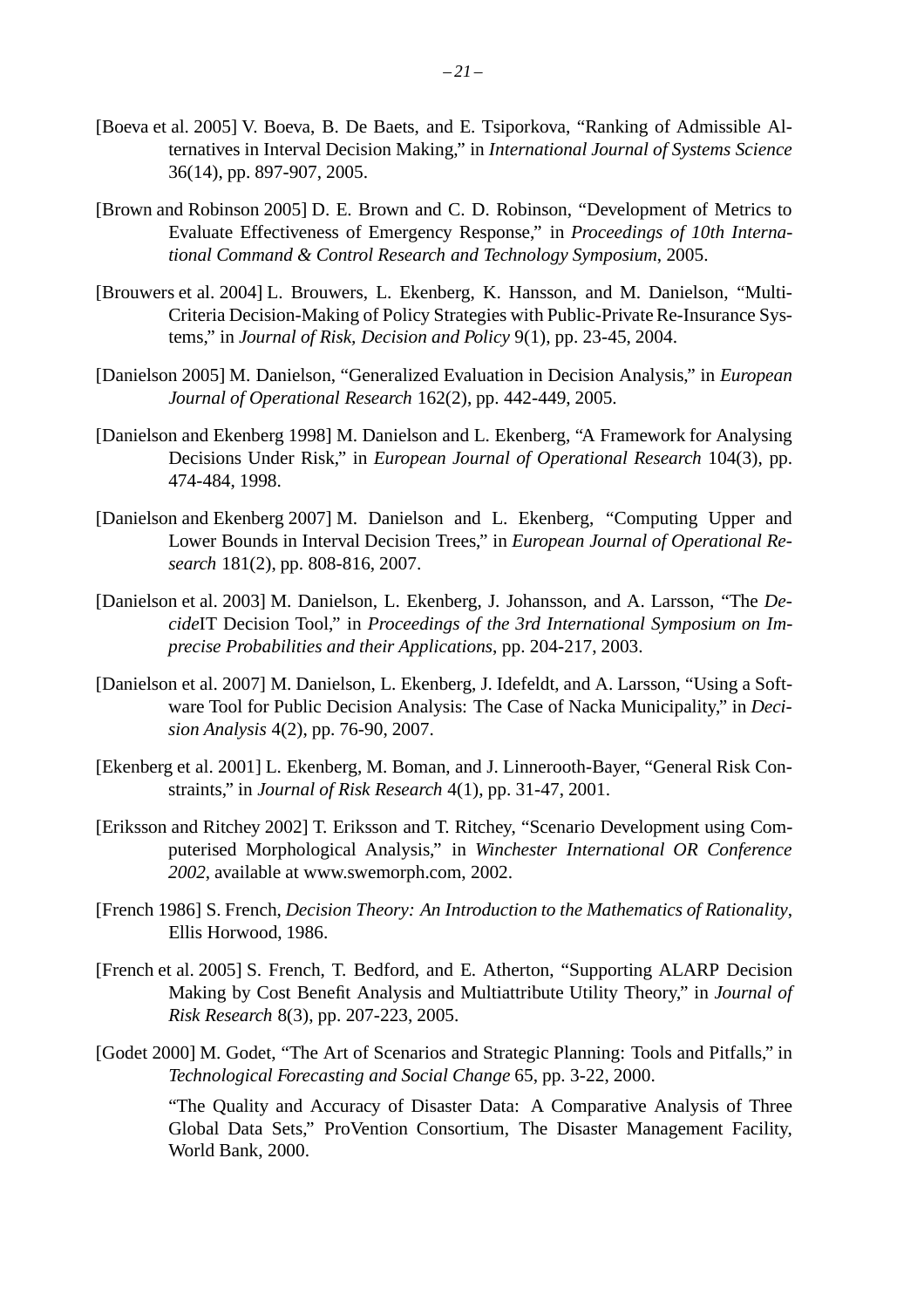- [Gupta and Shah 1998] A. Gupta and H. C. Shah, "The Strategy Effectiveness Chart: A Tool for Evaluating Earthquake Disaster Mitigation Strategies," in *Applied Geography* 18(1), pp. 55-67, 1998.
- [Haque 2000] C. E. Haque, "Risk Assessment, Emergency Preparedness and Response to Hazards: The Case of the 1997 Red River Valley Flood, Canada," in *Natural Hazards* 21, pp. 225-245, 2000.
- [Hoe et al. 2002] S. Hoe, H. Müller, F. Gering, S. Thykier-Nielsen, and J. H. Srensen, "AR-GOS 2001 a Decision Support System for Nuclear Emergencies," in *Proceedings of the Radiation Protection and Shielding Division Topical Meeting*, 2002.
- [Hämäläinen et al. 2000] R. P. Hämäläinen, M. R. K. Lindstedt, and K. Sinkko, "Multiattribute Risk Analysis in Nuclear Emergency Management," in *Journal of Risk Research* 20(4), pp. 455-467, 2000.
- [IAEA 2002] International Atomic Energy Agency (IAEA), "Preparedness and Response for a Nuclear or Radiological Emergency," IAEA Safety Standards Series No. GS-R-2, 2002.
- [Idefeldt and Danielson 2007] J. Idefeldt and M. Danielson (2007). "A Note on Tornado Diagrams in Interval Decision Analysis," in *Proceedings of the 2007 World Congress of Engineering*.
- [Idefeldt et al. 2006] J. Idefeldt, A. Larsson, and M. Danielson, "Preference Ordering Algorithms with Imprecise Expectations," in *Proceedings of the 2006 International MultiConference of Engineers and Computer Scientists*, pp. 750-755, 2006.
- [Jain and McLean 2003a] S. Jain and C. McLean, "A Framework for Modeling and Simulation for Emergency Response," in *Proceedings of the 2003 Winter Simulation Conference*, pp. 1068-1076, 2003.
- [Jain and McLean 2003b] S. Jain and C. McLean, "Modeling and Simulation for Emergency Response: Workshop Report, Standards and Tools," National Institute of Standards and Technology, NISTIR 7071, 2003.

M.Carroll, "Scenario Management: An Interdisciplinary Approach," in *Requirements Engineering* 3, pp. 155-173, 1998.

- [Johansson and Malmns 2004] H. Johansson and P.-E. Malms, "Application of Supersoft Decision Theory in Fire Risk Assessment," in *Journal of Fire Protection Engineering* 14, pp. 55-84, 2004.
- [Katsikopoulos and Fasolo 2006] K. V. Katsikopoulos and B. Fasolo, "New Tools for Decision Analysts," in *IEEE Transactions on Systems, Man, and Cybernetics - Part A: Systems and Humans* 36(5), pp. 960-967, 2006.
- [Keeney and Raiffa 1976] R. Keeney and H. Raiffa, *Decisions with Multiple Objectives: Preferences and Value Tradeoffs*, Wiley, New York, 1976.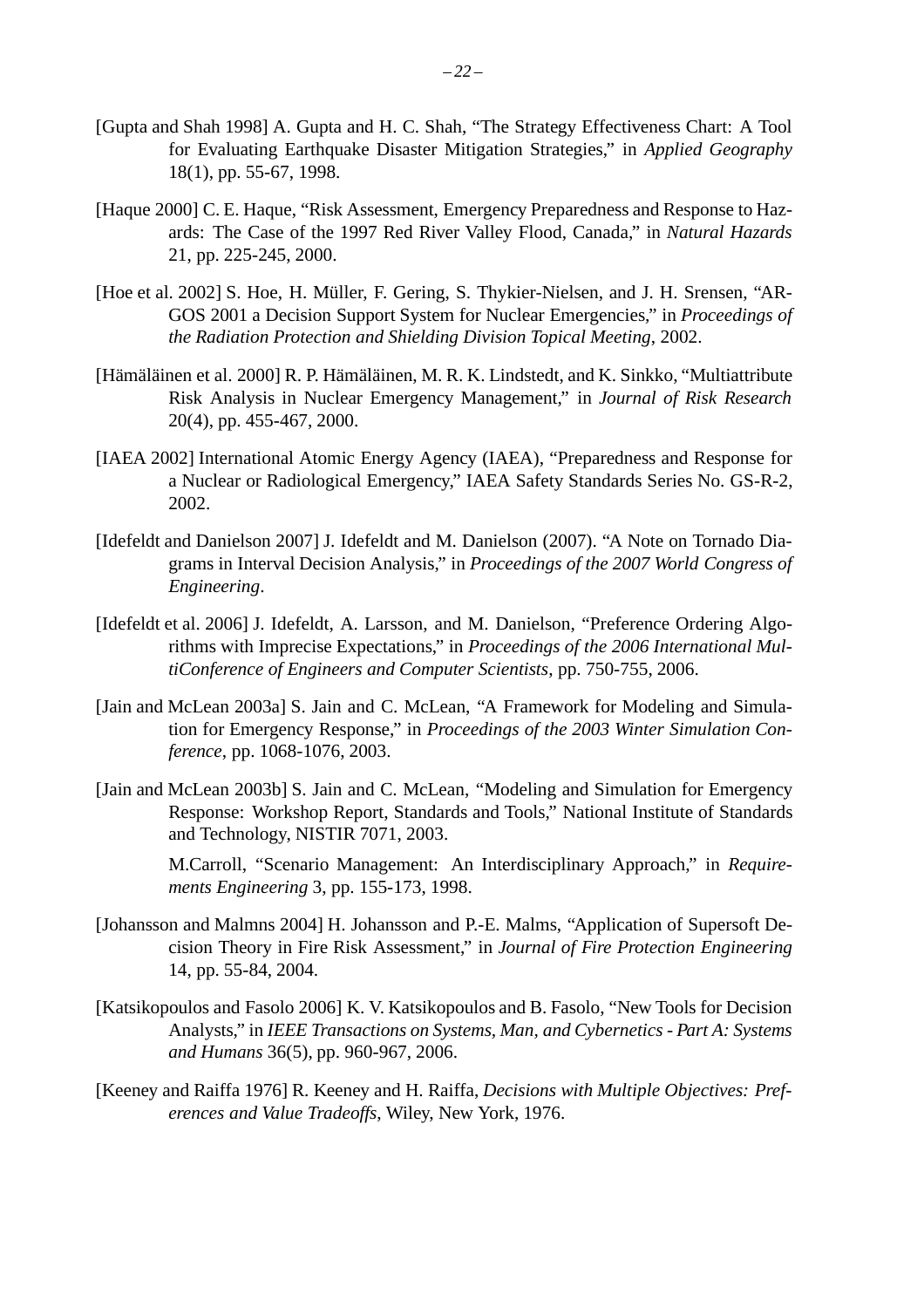- [Larsson et al. 2005] A. Larsson, J. Johansson, L. Ekenberg, and M. Danielson, "Decision Analysis with Multiple Objectives in a Framework for Evaluating Imprecision," in *International Journal of Uncertainty, Fuzziness and Knowledge-Based Systems* 13(5), pp. 495-510, 2005.
- [Levine 1989] A. Levine, "Communications and Preparedness for Chemical Accidents," in P. Bourdeau and G. Green (eds.), *Methods for Assessing and Reducing Injury from Chemical Accidents*, John Wiley & Sons, 1989.
- [Levy et al. 2007] J. K. Levy, J. Hartmann, K. W. Li, Y. An, and A. Asgary, "Multi-Criteria Decision Support Systems for Flood Hazard Mitigation and Emergency Response in Urban Watersheds," in *Journal of the American Water Resources Association* 43(2), pp. 346-358, 2007.
- [Lindell 2000] M. K. Lindell, "An Overview of Protective Action Decision-making for a Nuclear Power Plant Emergency," in *Journal of Hazardous Materials* 75, pp. 113-129, 2000.
- [Mason et al. 2005] C. F. Mason, J. Shogren, C. Settle, and A. J. List, "Environmental Catastrophes and Non-Expected Utility Maximization: An Experimental Evaluation," in *Journal of Risk and Uncertainty* 31(2), pp. 187-215, 2005.
- [McLoughlin 1985] D. McLoughlin, "A Framework for Integrated Emergency Management," in *Public Administration Review* 45, pp. 165-172, 1985.
- [OECD 2001] Organisation for Economic Co-operation and Development, "Experience from International Nuclear Emergency Exercises," INEX 2 Series, OECD, 2001.
- [Parker and Fordham 1996] D. Parker and M. Fordham, "An Evaluation of Flood Forecasting, Warning and Response Systems in the European Union," in *Water Resources Management* 10, pp. 279-302, 1996.
- [Perry and Lindell 2003] R. W. Perry and M. K. Lindell, "Preparedness for Emergency Response: Guidelines for the Emergency Planning Process," in *Disasters* 27(4), pp. 336-350, 2003.
- [Petak 1985] W. J. Petak, "Emergency Management: A Challenge for Public Administration," in *Public Administration Review* 45, pp. 3-7, 1985.
- [PERI 2001] Public Entity Risk Institute (PERI), "Characteristics of Effective Emergency Management Organizational Structures," PERI, 2001.
- [Quarantelli 1997] E. L. Quarantelli, "Ten Criteria for Evaluating the Management of Community Disasters," in *Disasters* 21(1), pp. 39-51, 1997.
- [Quarantelli 1998] E. L. Quarantelli, "Major Criteria for Judging Disaster Planning and Managing and their Applicability in Developing Countries," Preliminary Paper 268, Disasters Research Center, 1998.
- [Riabacke et al. 2006] A. Riabacke, M. Phlman, and A. Larsson, "How Different Choice Strategies Can Affect the Risk Elicitation Process," in *IAENG International Journal of Computer Science* 32(4), pp. 460-465, 2006.